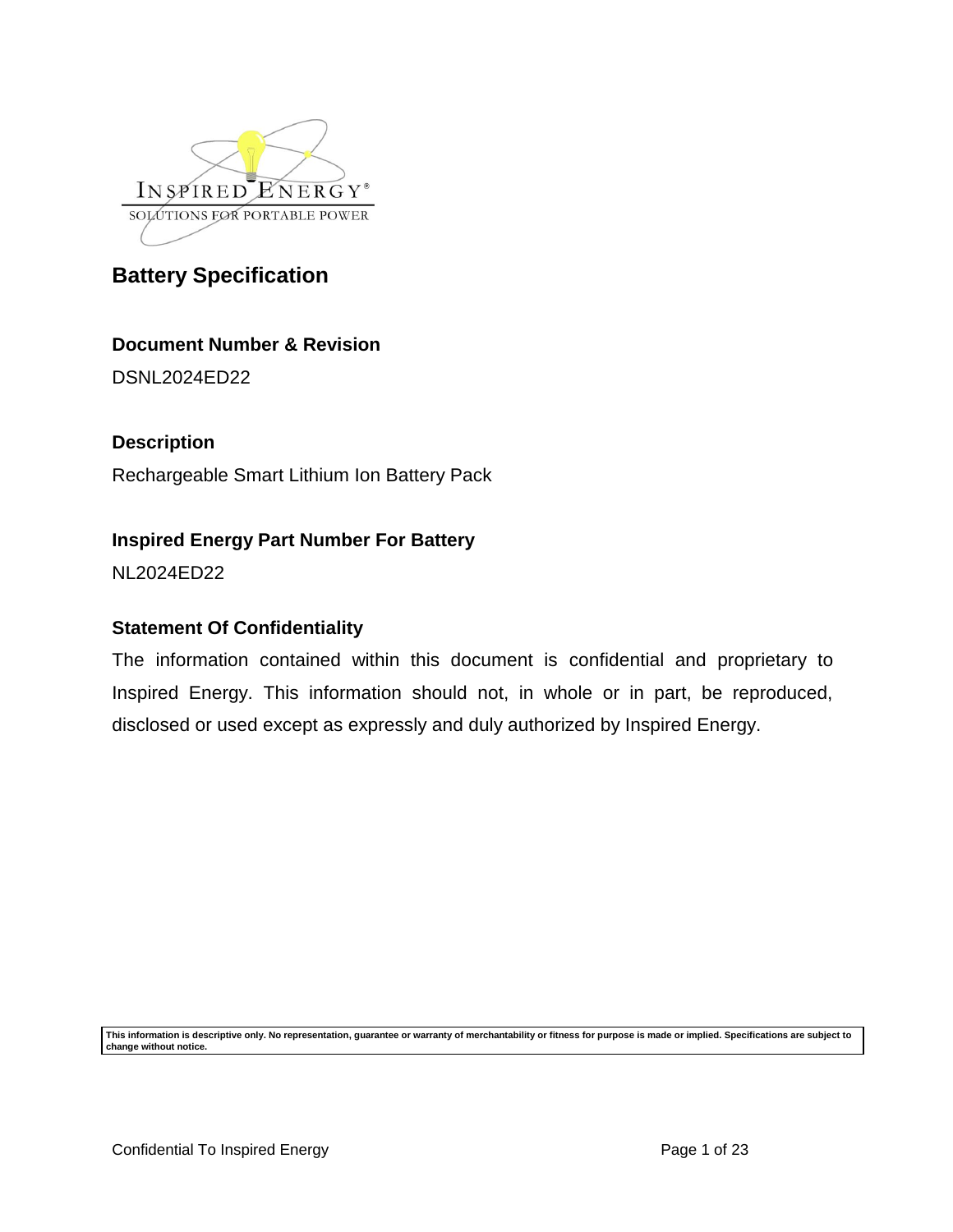

| <b>Specification Number</b>   | DSNL2024ED22 |
|-------------------------------|--------------|
| <b>Specification Revision</b> | 3.2          |
| Prepared By                   | <b>NCN</b>   |
| Issue date                    | 3/8/18       |

### **TABLE OF CONTENTS**

| 1.   |          |  |
|------|----------|--|
| 2.   |          |  |
| 2.1. |          |  |
|      | 2.2.     |  |
|      | 2.3.     |  |
|      | 2.3.1.   |  |
|      | 2.3.2.   |  |
|      | 2.3.3.   |  |
|      | 2.3.4.   |  |
| 3.   |          |  |
|      | 3.1.     |  |
|      | 3.1.1.   |  |
|      | 3.1.2.   |  |
|      | 3.1.3.   |  |
|      | 3.1.4.   |  |
|      | 3.1.5.   |  |
|      | 3.1.6.   |  |
|      | 3.1.7.   |  |
|      | 3.2.     |  |
|      | 3.2.1.   |  |
|      | 3.2.2.   |  |
|      | 3.2.3.   |  |
|      | 3.2.3.1. |  |
|      | 3.2.3.2. |  |
|      | 3.2.3.3. |  |
|      | 3.2.4.   |  |
|      | 3.3.     |  |
|      | 3.3.1.   |  |
|      | 3.3.2.   |  |
|      | 3.3.3.   |  |
|      | 3.3.4.   |  |
|      | 3.3.4.1. |  |
|      | 3.3.4.2. |  |
|      | 3.3.4.3. |  |
|      | 3.3.5.   |  |
|      | 3.3.6.   |  |
|      | 3.3.7.   |  |
|      | 3.3.8.   |  |
|      | 3.3.9.   |  |
|      | 3.3.10.  |  |
|      | 3.4.     |  |
|      | 3.4.1.   |  |
|      | 3.4.2.   |  |
|      | 3.4.3.   |  |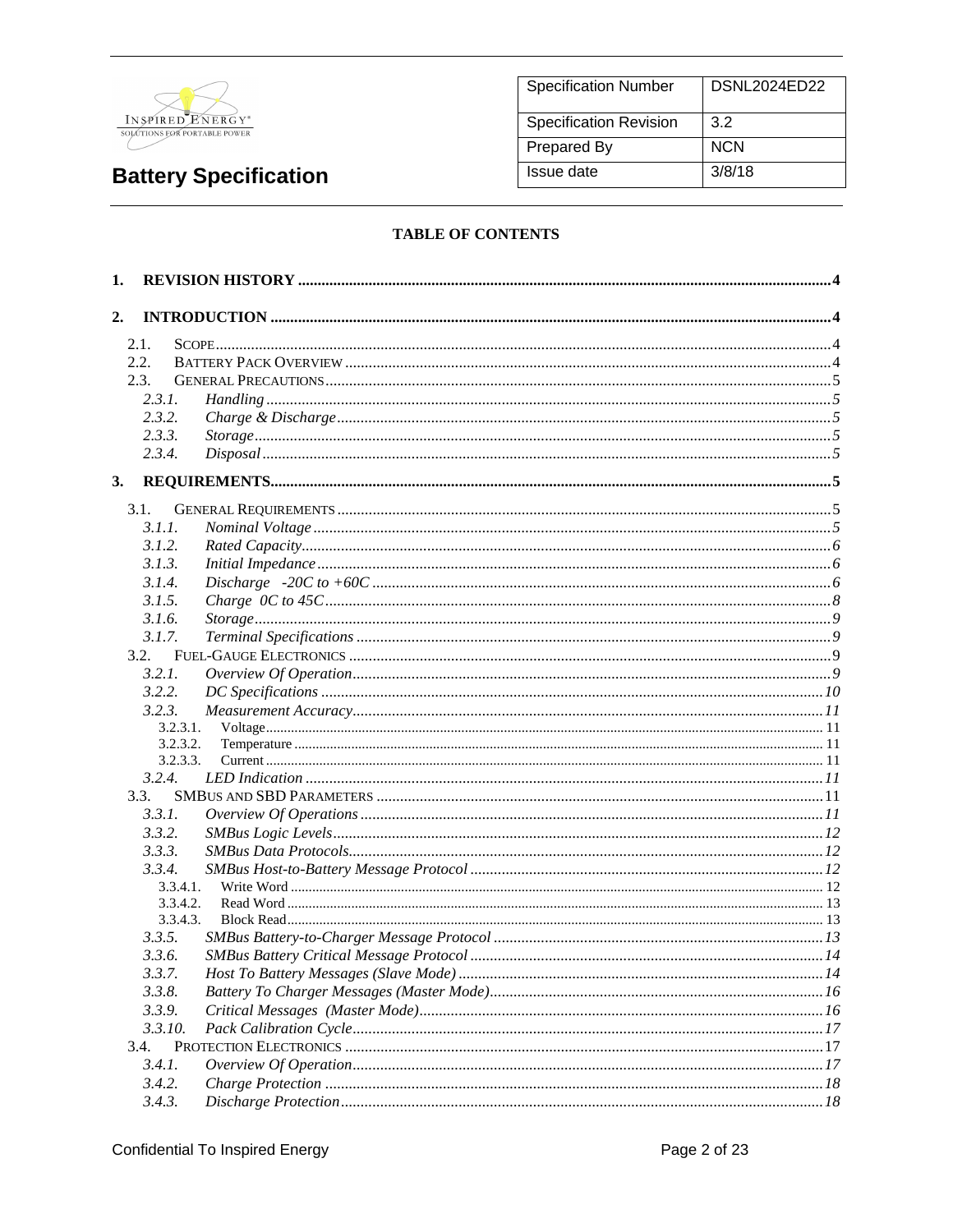

#### **Specification Number DSNL2024ED22** Specification Revision  $3.2$ **Prepared By NCN Issue date**  $3/8/18$

# **Battery Specification**

| 3.4.4. |           |  |
|--------|-----------|--|
| 3.5.   |           |  |
| 3.5.1. |           |  |
| 3.5.2. |           |  |
| 3.5.3. |           |  |
|        |           |  |
| 3.6.1. | Weight 20 |  |
| 3.6.2. |           |  |
| 3.6.3. |           |  |
| 3.6.4. |           |  |
| 3.6.5. |           |  |
| 3.7.   |           |  |
| 3.7.1. |           |  |
| 3.8.   |           |  |
| 3.8.1. |           |  |
| 3.8.2. |           |  |
| 3.8.3. |           |  |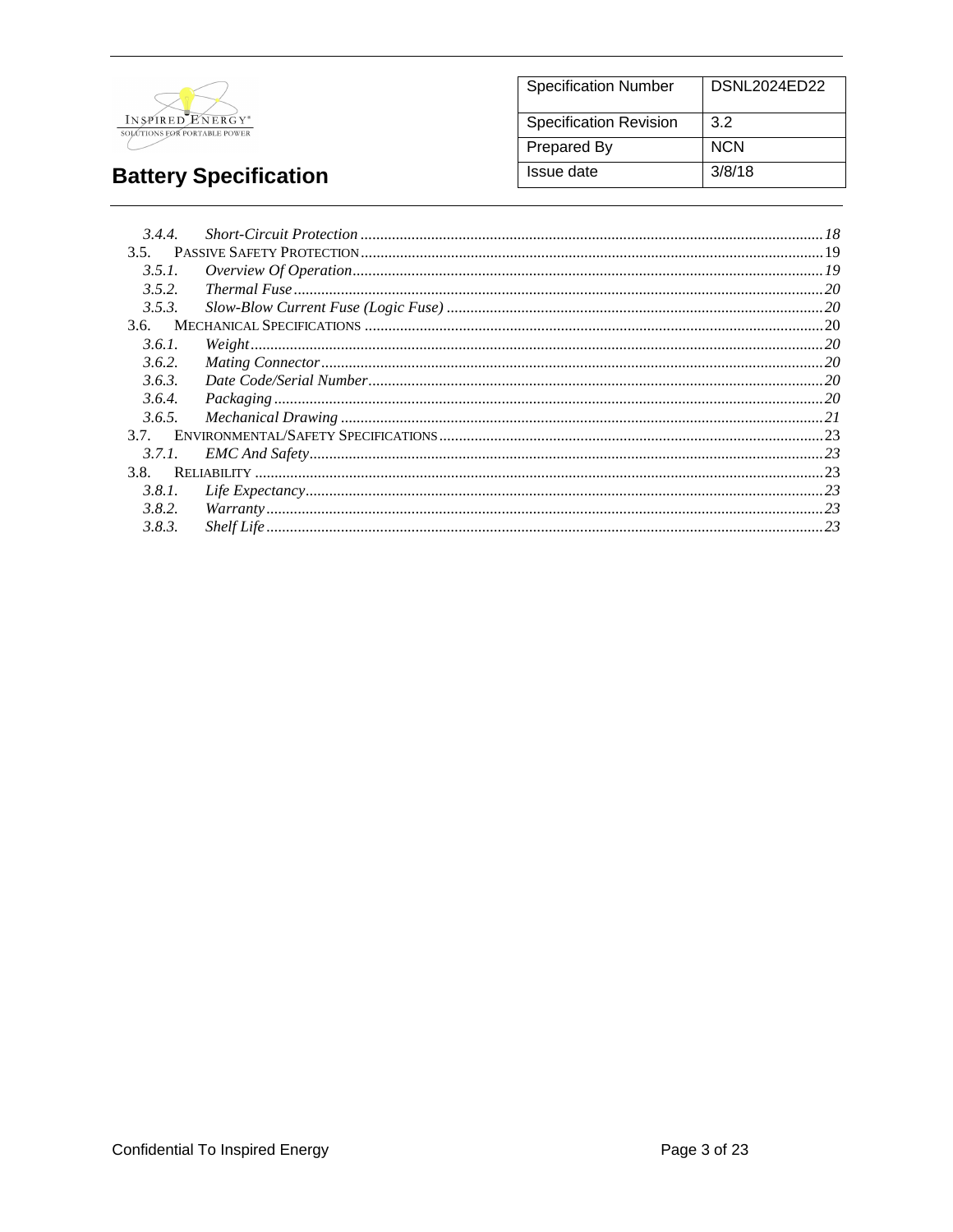

### **1. REVISION HISTORY**

| Revision | Release  | Revisions                                      | <b>Issued</b> | Approved By |
|----------|----------|------------------------------------------------|---------------|-------------|
|          | Date     |                                                | <b>By</b>     |             |
| 1.0      | 2/19/09  | Release.                                       | <b>RAH</b>    | DB, LJ      |
| 2.0      | 12/14/09 | Changed Reported DeviceName.                   | <b>RAH</b>    | DB, LJ      |
| 3.0      | 1/2/14   | Changed controller and DeviceName toNL2024ED22 | JAB           | RAH, DB, LJ |
| 3.1      | 1/26/16  | Changed shipping s-o-c                         | LJ            | $_{\rm LJ}$ |
| 3.2      | 3/8/18   | <b>Updated Termination Voltage</b>             | <b>NCN</b>    | JAB, RAH    |
|          |          |                                                |               |             |
|          |          |                                                |               |             |
|          |          |                                                |               |             |
|          |          |                                                |               |             |

### **2. INTRODUCTION**

### **2.1. Scope**

This specification describes the physical, functional and electrical characteristics of a rechargeable Lithium Ion battery pack supplied by Inspired Energy. This specification is the interface document between Inspired Energy and it's customers. It is understood that the customer may create their own internal specification. However, this specification is the master that defines the battery's operation. Battery packs produced will meet this specification.

### **2.2. Battery Pack Overview**

This specification describes the physical, functional and electrical requirements for the NL2024HD Smart Battery including a rechargeable Lithium Ion battery and a Battery Management Module. The battery consists of (12) Lithium Ion rechargeable cells of 18650 size, assembled in a 4 series / 3 parallel (4S 3P) configuration. Each cell has an average voltage of 3.6V and a typical capacity of 2.2Ah giving a battery pack of 14.4V and 6.6Ah typical.

The battery is capable of communicating with host or the charger through the System Management Bus (SMBus). The battery is fully SMBus and SBDS Revision 1.1compliant. Protection is provided for over-charge, over-discharge and short circuit. For redundancy, passive safety devices have been integrated into the pack to protect against overcurrent and over-temperature, and secondary over-voltage has been implemented with a logic-fuse and controller.

The battery pack comprises the individual elements as shown below.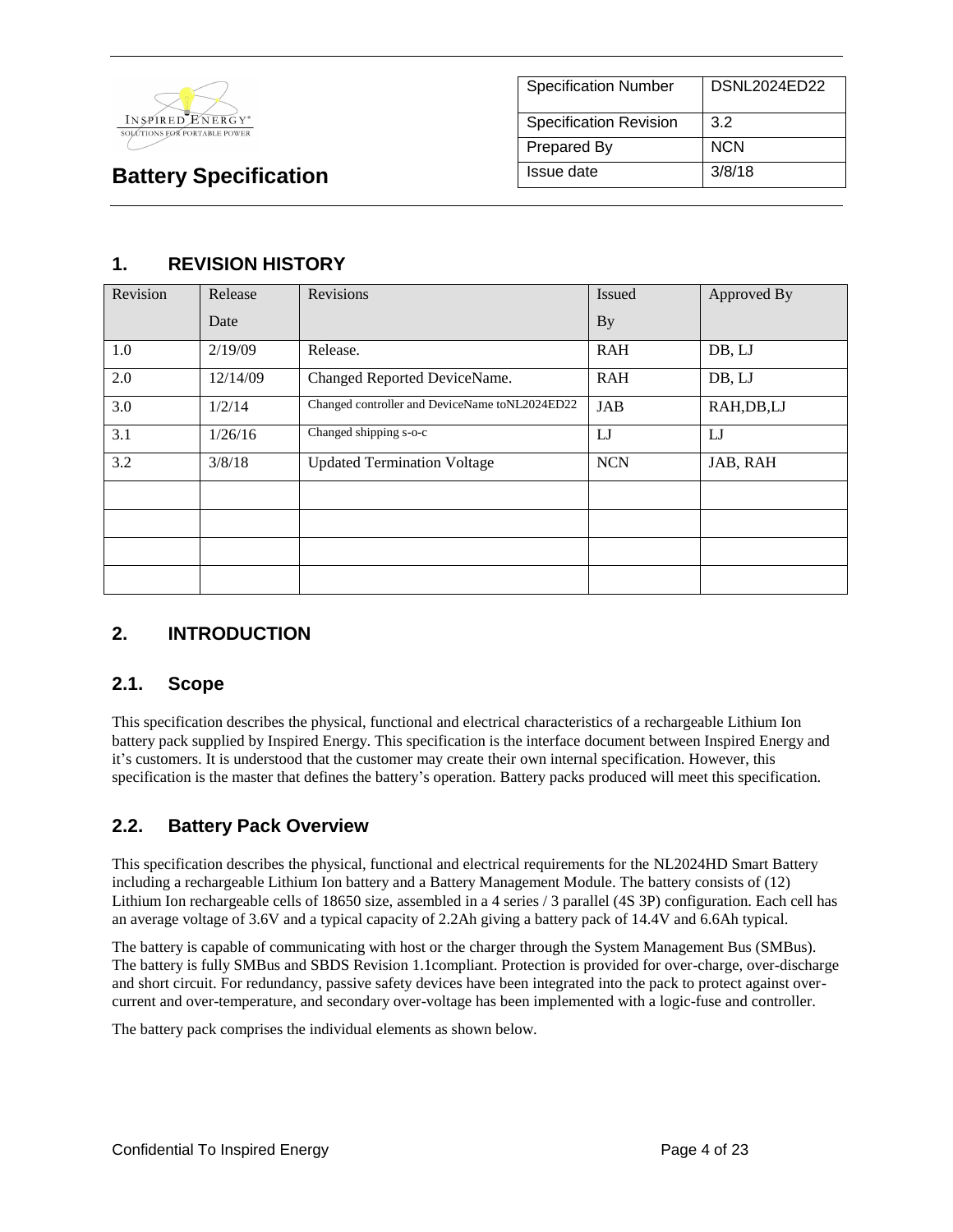

| <b>Specification Number</b>   | DSNL2024ED22 |
|-------------------------------|--------------|
| <b>Specification Revision</b> | 3.2          |
| Prepared By                   | NCN          |
| Issue date                    | 3/8/18       |



### **2.3. General Precautions**

### 2.3.1. Handling

- Avoid shorting the battery
- Do not immerse in water.
- Do not disassemble or deform the battery
- Do not expose to, or dispose of the battery in fire.
- Avoid excessive physical shock or vibration.
- Keep out of the reach of children.
- Never use a battery that appears to have suffered abuse.

### 2.3.2. Charge & Discharge

- Battery must be charged in appropriate charger only.
- Never use a modified or damaged charger.
- Specified product use only.

### 2.3.3. Storage

Store in a cool, dry and well-ventilated area.

### 2.3.4. Disposal

• Regulations vary for different countries. Dispose of in accordance with local regulations.

### **3. REQUIREMENTS**

### **3.1. General Requirements**

### 3.1.1. Nominal Voltage

The battery nominal operating voltage is 14.4V.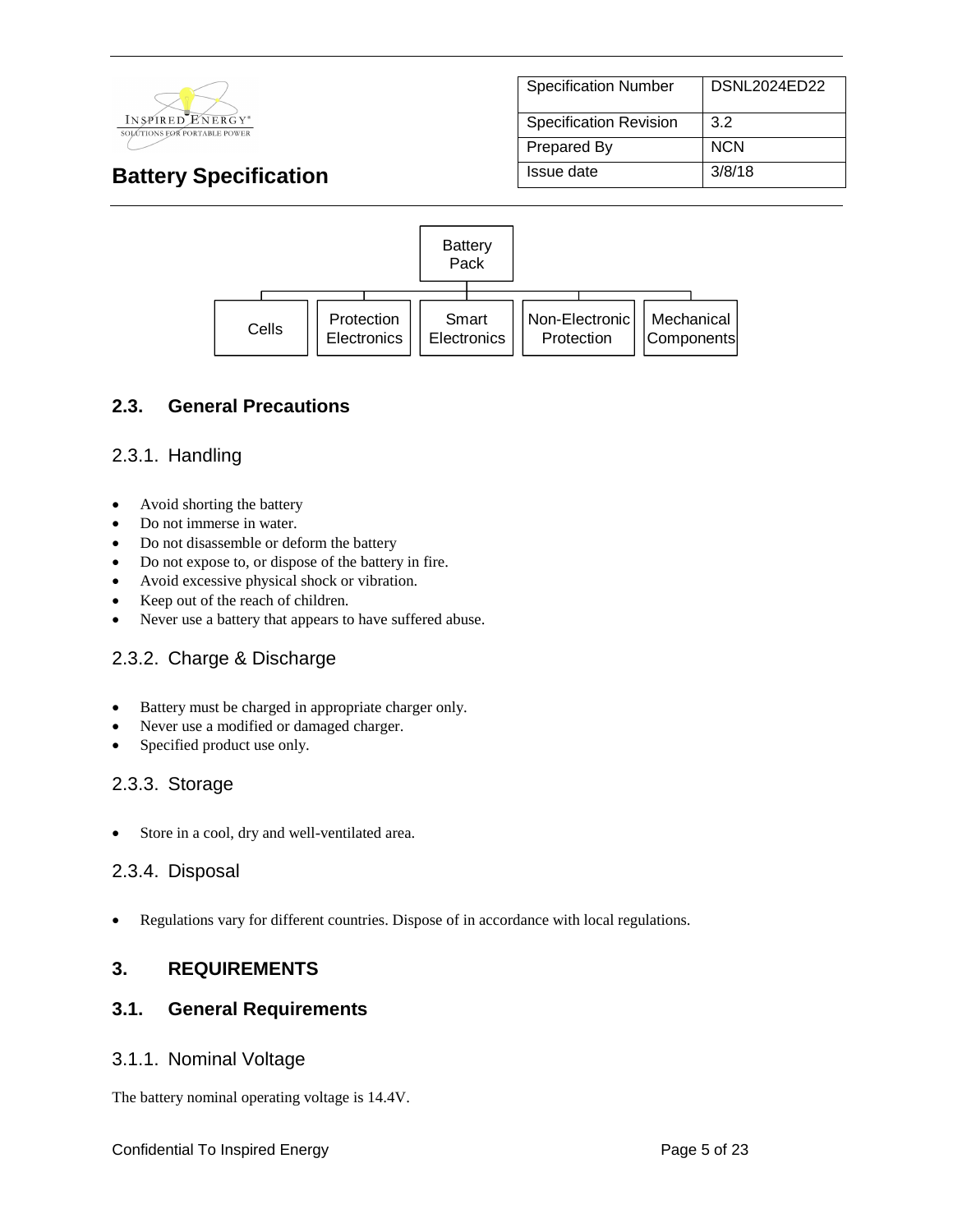

| <b>Specification Number</b>   | DSNL2024ED22 |
|-------------------------------|--------------|
| <b>Specification Revision</b> | 3.2          |
| <b>Prepared By</b>            | <b>NCN</b>   |
| Issue date                    | 3/8/18       |

### 3.1.2. Rated Capacity

The initial capacity is  $\geq 6270$ mAh (based on a CV charge of 16.8V  $\pm$  50mV with a current limit of 4A and a 1320mA discharge to 12.00V @ 25C, within 1 hour of charge).

### 3.1.3. Initial Impedance

The internal impedance of a fully charged battery shall be  $\lt 165 \text{m}\Omega$  when measured across the positive and negative battery terminals at 1kHz at 20°C.

### 3.1.4. Discharge -20C to +60C

Discharge Temperature Limits: As shown below,  $\leq 80\%RH$ 

The battery shall be capable of continuous discharge within the Operating Boundary as shown in the graph below.

Host devices should be designed for a controlled shutdown following battery notification of termination by the battery sending TERMINATE\_DISCHARGE alarm, prior to protection circuit cut-off.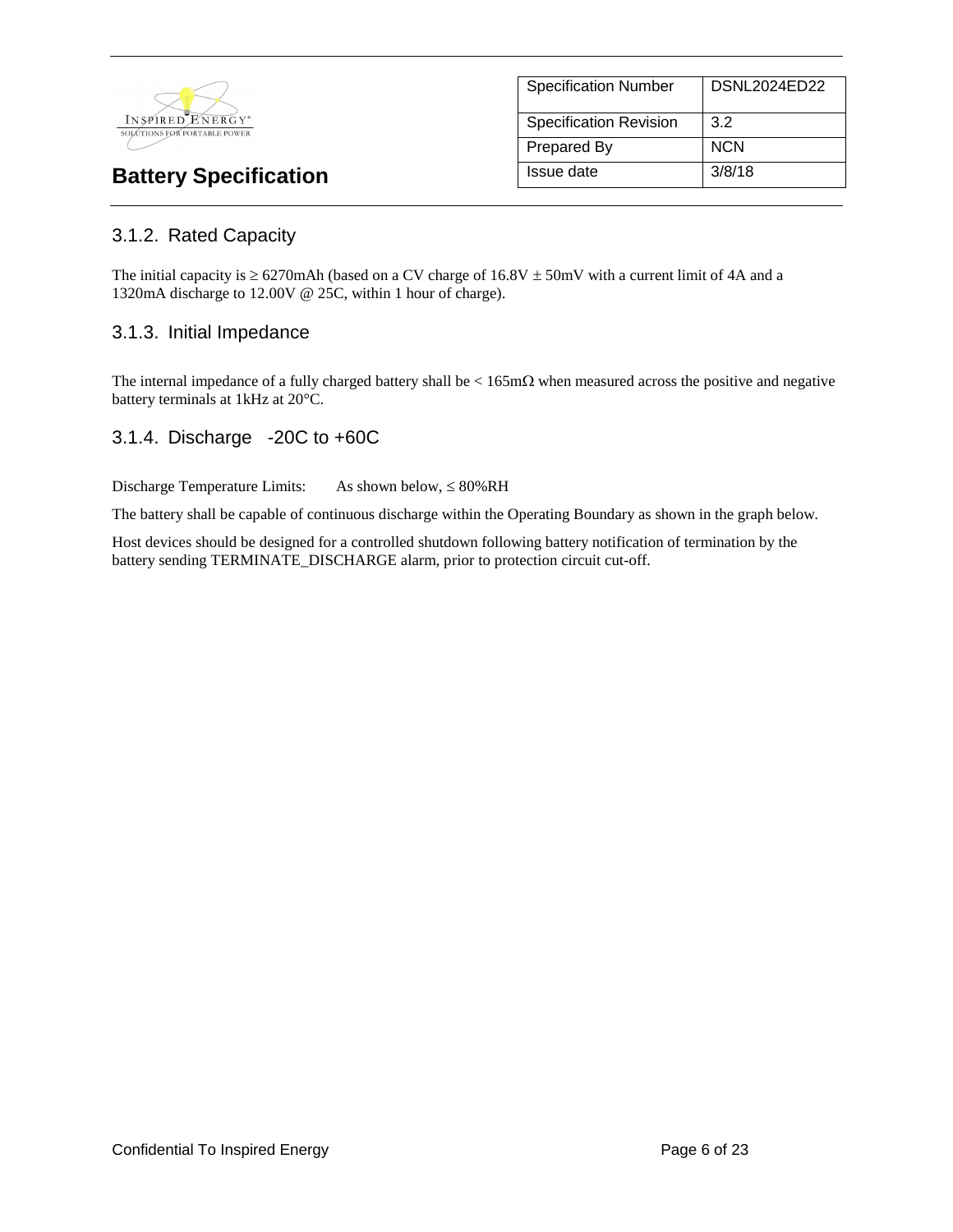

| <b>Specification Number</b>   | DSNL2024ED22 |
|-------------------------------|--------------|
| <b>Specification Revision</b> | 3.2          |
| Prepared By                   | <b>NCN</b>   |
| Issue date                    | 3/8/18       |

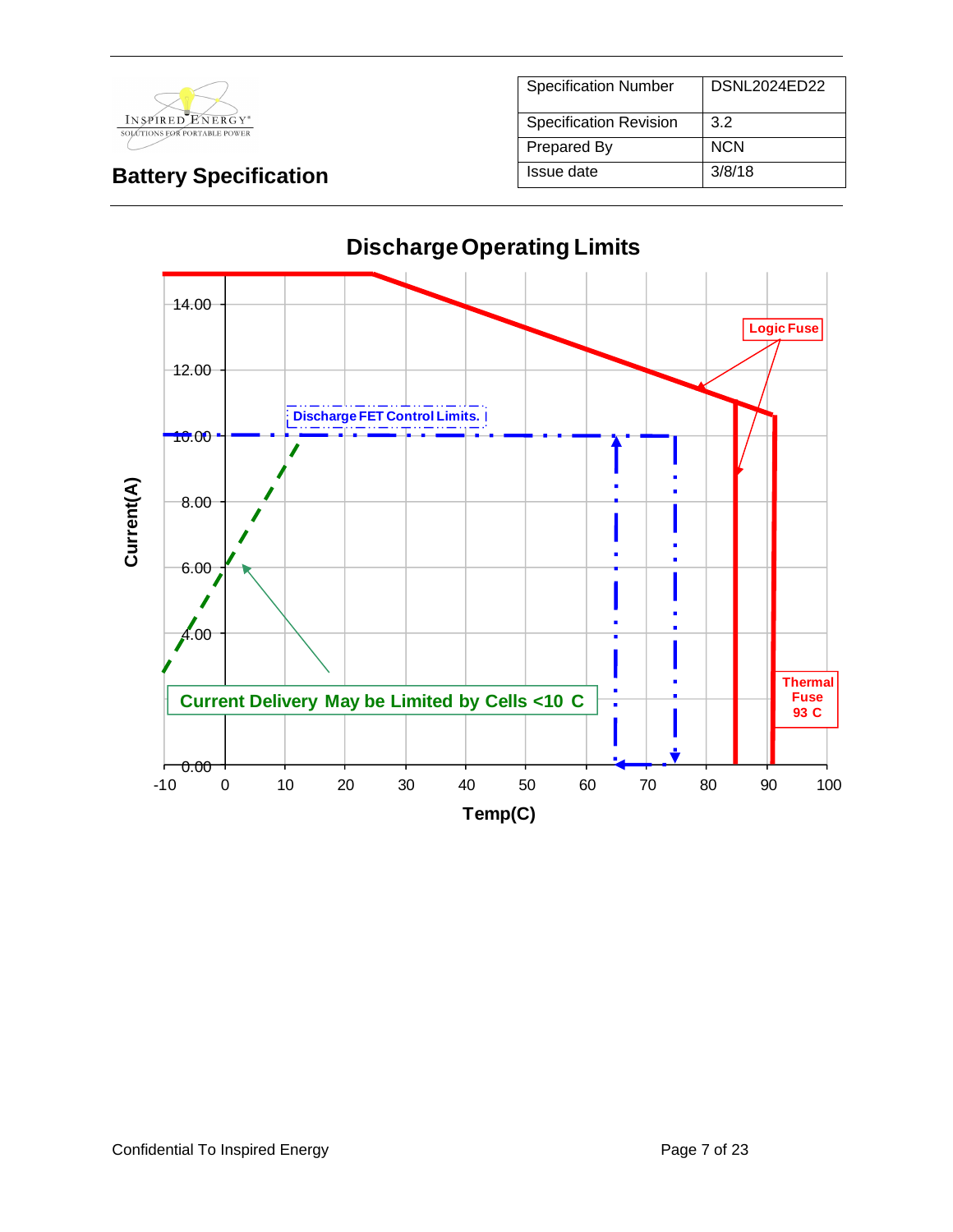

| <b>Specification Number</b>   | DSNL2024ED22 |
|-------------------------------|--------------|
| <b>Specification Revision</b> | 3.2          |
| Prepared By                   | <b>NCN</b>   |
| Issue date                    | 3/8/18       |

### 3.1.5. Charge 0C to 45C

Charge Temperature Limits: As Shown below,  $\leq 80\% \text{RH}$ 

The battery shall be capable of continuous charge at 16.8V, as shown in the graph below. A dedicated level II or level III smart battery charger is required to charge the battery. Using this type of charger, the battery will request appropriate charging Voltage and Current from the smart battery charger.

The FULLY\_CHARGED bit in the BatteryStatus() will be set when the charging current tapers down under 220mA while charging at 16.8V.



NOTE: If not charging & temperature > 45C then the battery enters Charge-Inhibit where ChargingCurrent() = 0  $\&$ ChargeVoltage() = 0 until temperature  $\leq$  44C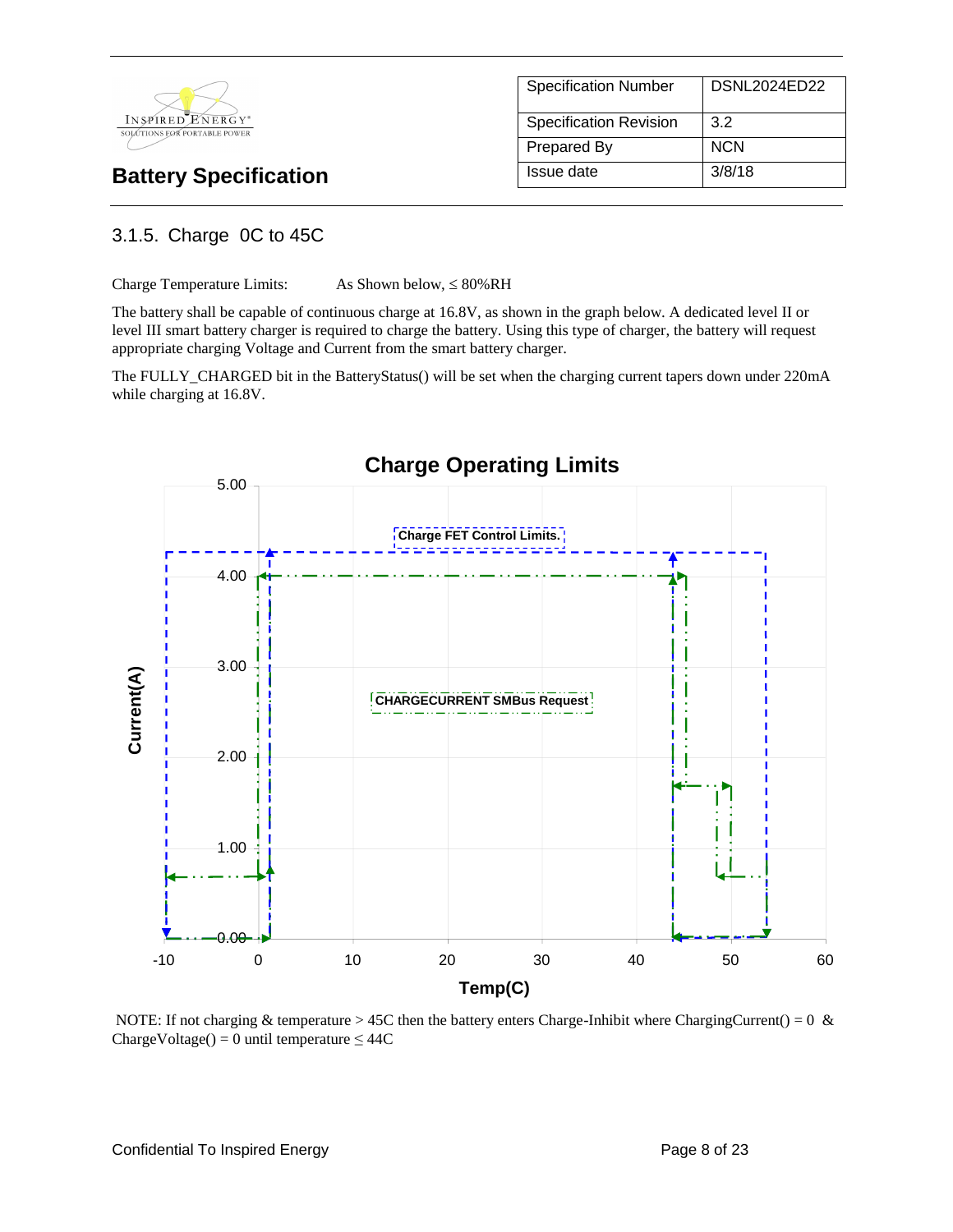

| <b>Specification Number</b>   | <b>DSNL2024ED22</b> |
|-------------------------------|---------------------|
| <b>Specification Revision</b> | 3.2                 |
| <b>Prepared By</b>            | <b>NCN</b>          |
| Issue date                    | 3/8/18              |

### 3.1.6. Storage

Storage Temperature Limits:  $-20^{\circ}$ C to 60 $^{\circ}$ C,  $\leq 80\%$ RH

The battery packs should be stored in an environment with low humidity, free from corrosive gas at a recommended temperature range <21°C. Extended exposure to temperatures above 45°C could degrade battery performance and life.

### 3.1.7. Terminal Specifications

See Mechanical Drawing for orientation of contacts J1-1,5

| Terminal | Legend             | Description                                                                     |
|----------|--------------------|---------------------------------------------------------------------------------|
|          | $(+)$              | Positive side of battery                                                        |
|          | (C)                | SMBus Clock. Internally a $1M\Omega$ resistor is connected between (C) and (-). |
| 3        | (D)                | SMBus Data. Internally a $1M\Omega$ resistor is connected between (D) and (-).  |
|          | $(\mathsf{T})$     | $300\Omega \pm 5\%$ resistor connected between (T) and (-).                     |
|          | $(\textnormal{-})$ | Negative Side Of Battery                                                        |

• A key slot is also present on each pack for mechanical alignment adjacent to the positive terminal.

• The SMBus Clock and data lines require separate pull-ups to system logic voltage, NOT the battery voltage. Typically a 15K $\Omega$  pull-up resistor is used, but please refer to the SMBus Specification for additional information.

### **3.2. Fuel-Gauge Electronics**

### 3.2.1. Overview Of Operation

The battery is capable of communicating with host or the charger through the System Management Bus (SMBus). The battery is fully SMBus and SBDS Revision 1.1 compliant. An 8-bit Reduced Instruction Set CPU (RISC) is used to process the core algorithms and perform operations required for battery monitoring. Charge and discharge current, cell and pack voltages, and pack temperature are all measured using an integrated analog to digital converter at 14 bit to 16-bit effective resolution.

The battery pack uses a system level approach to optimize the performance of the battery. It's primary functions are to provide fuel gauging and software based charge control, and to ensure safe operation throughout the life cycle of the battery.

The fuel gauge determines the State-Of-Charge (SOC) by integrating the input and output current and using impedance tracking to accurately track the available capacity of the attached battery. To achieve the desired fuelgauging accuracy, high-performance analog peripherals are used to monitor capacity change, battery impedance, open-circuit voltage and temperature. These factors are continually applied to account for battery non-linearity and environmental conditions. This approach provides the user a meaningful and repeatable capacity measure with minimal risk of overstating run time. Visually, the SOC can be obtained from the four on-pack LED's with pushbutton activation.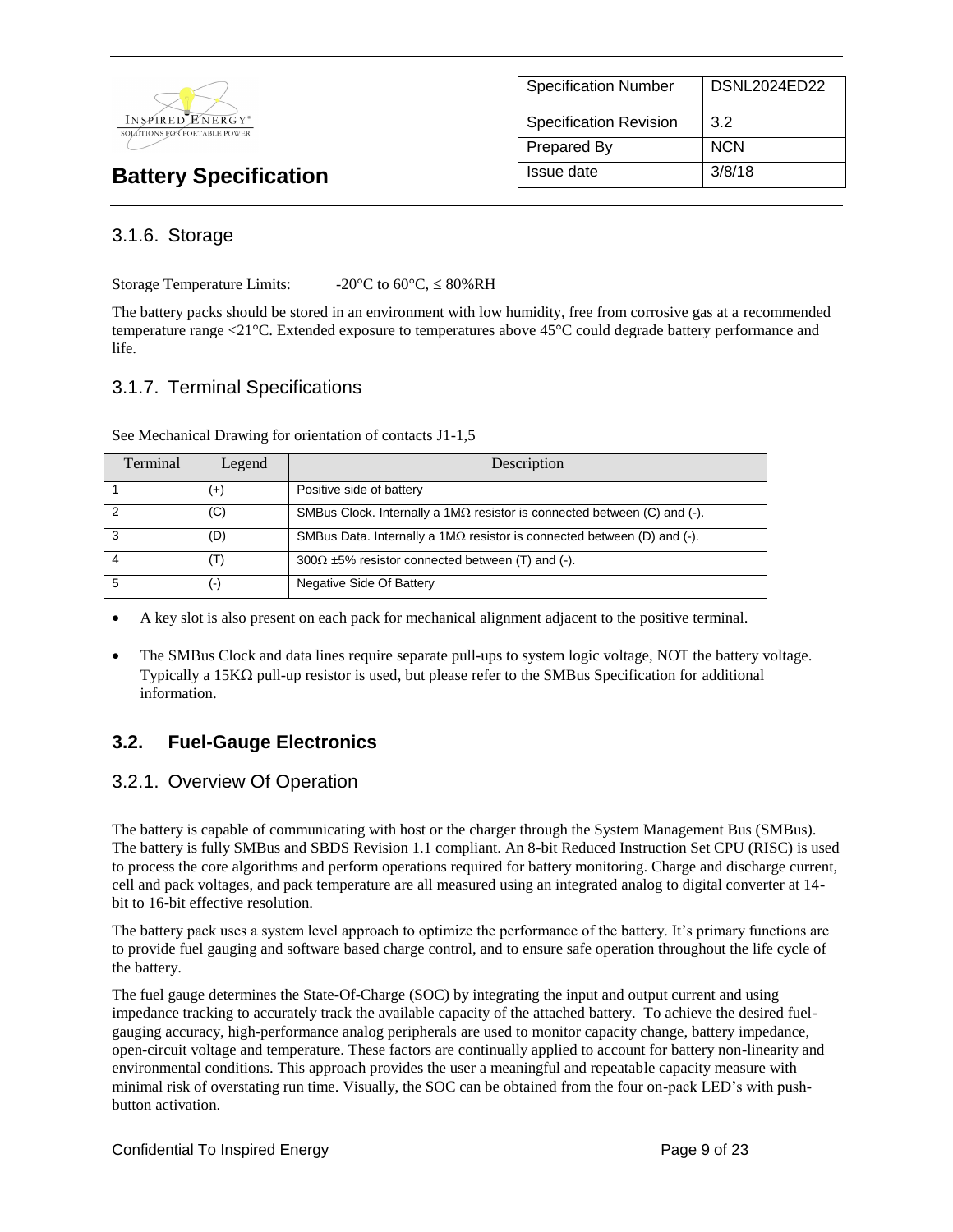|                                                              | <b>Specification Number</b>   | DSNL2024ED22 |
|--------------------------------------------------------------|-------------------------------|--------------|
| INSPIRED ENERGY <sup>*</sup><br>SOLÚTIONS FOR PORTABLE POWER | <b>Specification Revision</b> | 3.2          |
|                                                              | Prepared By                   | <b>NCN</b>   |
| <b>Battery Specification</b>                                 | Issue date                    | 3/8/18       |

Charge control is used to provide optimal and safe charging requests to an SMBus level II or level III charger.

The system has three modes of operation; normal, sleep and shutdown. In normal mode, measurements, calculations, protection decisions and data updates are made on 1 sec intervals. Between these intervals, the electronics enters a reduced power mode. Sleep mode is entered when the system senses no host or charger present. While in this mode, battery parameters continue to be monitored at regular intervals. The system will continue in this mode until it senses host activity (communications or current flow). Shutdown mode occurs when the battery voltage falls below 2.3V/parallel cell group. In this mode, parasitic current is reduced to a minimum by shutting down the microcontroller and all associated circuitry. If this should happen, the battery will require an initial low current charge to bring the battery voltage back up before normal operation will resume.

The battery pack block diagram is shown below.



### 3.2.2. DC Specifications

| Parameter                          | Limits          | <b>Remarks</b>                                    |
|------------------------------------|-----------------|---------------------------------------------------|
| Active mode current consumption    | < 650uA         | When a host is detected (charging, discharging or |
|                                    |                 | communications).                                  |
| Standby mode current consumption   | $<$ 140 $\mu$ A | When no host activity is detected.                |
| Shut-down mode current consumption | $< 1$ uA        | Any cell voltage falls below 2300mV.              |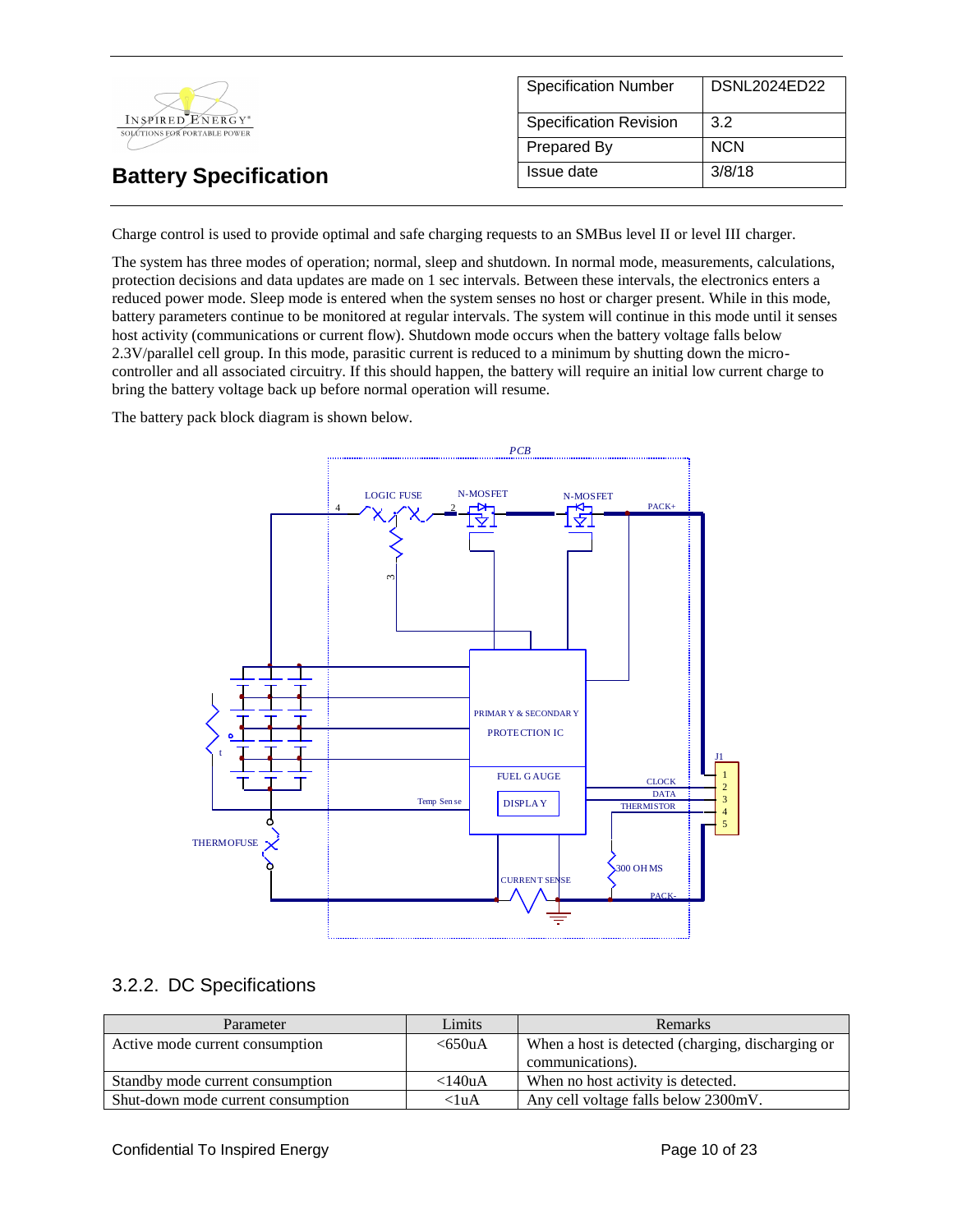

# Specification Number | DSNL2024ED22 Specification Revision 3.2 Prepared By NCN **Battery Specification Issue date** 3/8/18

### 3.2.3. Measurement Accuracy

### 3.2.3.1.Voltage

The voltage measurements have a resolution of 1mV. The absolute accuracy of the reading is  $\pm 0.7\%$  over the operating range. Note that measurements are made at the cell stack (not the pack connector). Therefore internal resistance drops due to the shunt, safety components, and contact resistance are not taken into consideration.

### 3.2.3.2.Temperature

The internal pack temperature is measured by a NTC thermistor attached to the cell stack. Temperature readings have a resolution of 0.1°K. The absolute accuracy is  $\pm 3$ °K over an operating range of -20°C to +80°C.

### 3.2.3.3.Current

The current measurements have a resolution of 1mA. The absolute accuracy of the reading is  $\pm 0.7\%$  or  $\pm 3$ mA whichever is greater over the operating range. A guard band has been imposed around zero current (-3mA to +3mA).

### 3.2.4. LED Indication

The battery can directly display the capacity information. The battery capacity is displayed as the relative SOC. Each LED segment represents 25 percent of the full charge capacity. The LED pattern definition is given in the table below. The LED's illuminate for 4 seconds following switch activation. If the battery voltage is to low, there will be no LED indication.

| Capacity        | <b>LED</b> Indicators $#$ |   | <b>Note</b> |  |                    |
|-----------------|---------------------------|---|-------------|--|--------------------|
|                 |                           | 2 | 3           |  |                    |
| At or below 10% |                           |   |             |  | <b>Blinks</b>      |
| $10\% - 25\%$   |                           |   |             |  | Lit for 4 seconds. |
| $26\% - 50\%$   |                           |   |             |  | Lit for 4 seconds. |
| $51\% - 75\%$   |                           |   |             |  | Lit for 4 seconds. |
| $76\% - 100\%$  |                           |   |             |  | Lit for 4 seconds. |

### **3.3. SMBus and SBD Parameters**

### 3.3.1. Overview Of Operations

The battery is fitted with a microprocessor and associated circuitry for communication with an external host device and/or smart battery charger. Reference should be made to the following specifications when reading this section:

- System Management Bus Specification (Rev 1.1, Dec 11, 1998) with the exception that it is necessary to wait at least 150uS between battery message transactions.
- Smart Battery Data Specification (Rev 1.1, Dec 15, 1998)
- Smart battery Charger Specification (Rev 1.0, June 27, 1996)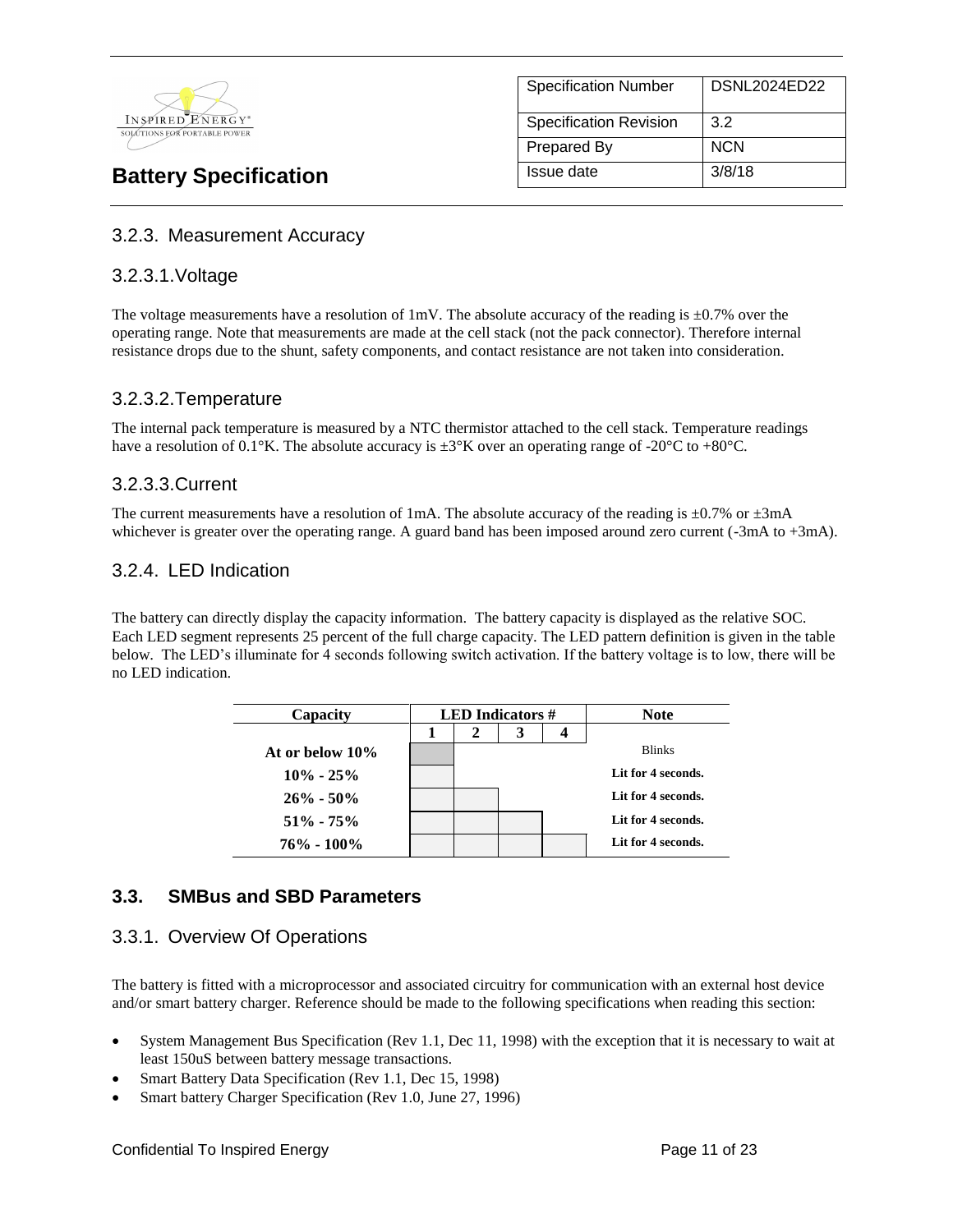

| <b>Specification Number</b>   | DSNL2024ED22 |
|-------------------------------|--------------|
| <b>Specification Revision</b> | 3.2          |
| <b>Prepared By</b>            | <b>NCN</b>   |
| Issue date                    | 3/8/18       |

### 3.3.2. SMBus Logic Levels

| Symbol   | Parameter                     | Limits |     | Units |
|----------|-------------------------------|--------|-----|-------|
|          |                               | Min    | Max |       |
| Vii      | Data/Clock input low voltage  | $-0.3$ | 0.8 |       |
| $V_{ih}$ | Data/Clock input high voltage | 2.1    | 5.5 |       |
| $V_{nl}$ | Data/Clock output low voltage |        | 0.4 |       |

### 3.3.3. SMBus Data Protocols

SMBus Interface complies with SBS Specification Version 1.1. The battery pack includes a simple bi-directional serial data interface. A host processor uses the interface to access various battery pack registers.

The interface uses a command-based protocol, where the host processor sends the battery address command byte to the battery pack. The command directs the battery pack to either store the next data received to a register specified command byte or output the data specified by the command byte.

### 3.3.4. SMBus Host-to-Battery Message Protocol

The Bus Host communicates with the battery pack using one of three protocols:

- Write Word
- Read Word
- Read Block

### 3.3.4.1.Write Word

The first byte of a Write Word access is the command code. The next two Bytes are the data to be written. In this example the master asserts the slave device address followed by the write bit. The device acknowledges and the master delivers the command code. The slave again acknowledges before the master sends the data word (low byte first). The slave acknowledges each byte according to the I²C specification, and the entire transaction is finished with a stop condition.

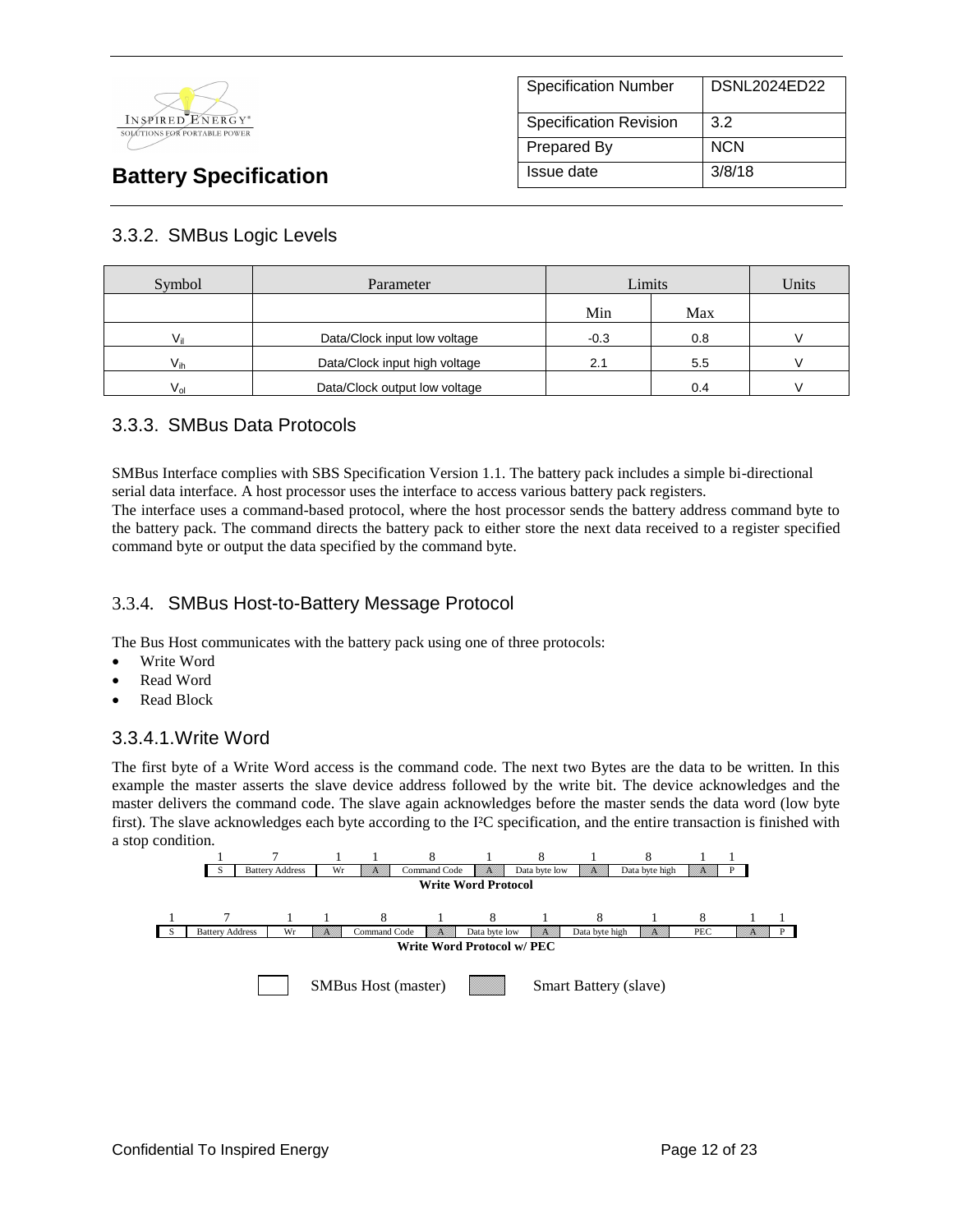

### 3.3.4.2.Read Word

Reading data is slightly more complex than writing data. First the host must write a command to the slave device. Then it must follow that command with a repeated start condition to denote a read from that device's address. The slave then returns two bytes of data.

Note that there is not a stop condition before the repeated start condition, and that a "Not Acknowledge" signifies the end of the read transfer.





3.3.4.3.Block Read

The Block Read begins with a slave address and a write condition. Then it must follow that command with a repeated start condition to denote a read from that device's address. After the repeated start the slave issues a byte count that describes how many data bytes will follow in the message. If a slave had 20 bytes to send, the first byte would be the number 20 (14h), followed by the 20 bytes of data. The byte count may not be 0. A Block Read can transfer a maximum of 32 bytes.



### 3.3.5. SMBus Battery-to-Charger Message Protocol

The Smart Battery, acting as an SMBus master will dynamically alter the charger characteristics of the Smart Charger, behaving as an SMBus slave using the SMBus Write Word protocol. Communication begins with the Smart Charge's address, followed by a Command Code and a two byte value. The Smart Charger adjust its output to correspond with the request.

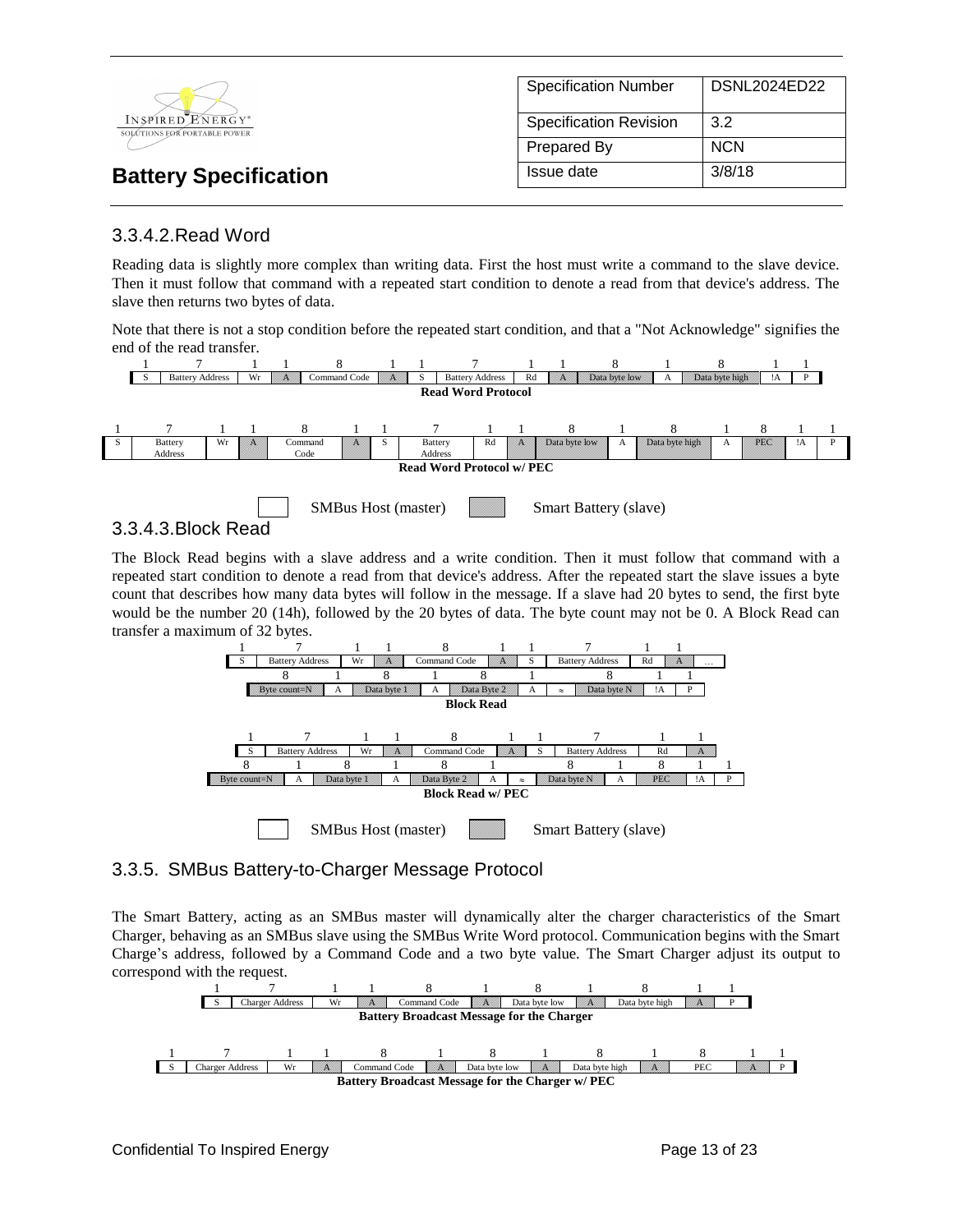|                                                  | <b>Specification Number</b>   | <b>DSNL2024ED22</b> |  |
|--------------------------------------------------|-------------------------------|---------------------|--|
| INSPIRED ENERGY*<br>SOLÚTIONS FOR PORTABLE POWER | <b>Specification Revision</b> | 3.2                 |  |
|                                                  | Prepared By                   | <b>NCN</b>          |  |
| <b>Battery Specification</b>                     | Issue date                    | 3/8/18              |  |
|                                                  |                               |                     |  |
| <b>Smart Battery (master)</b>                    | Smart Charger (slave)         |                     |  |

### 3.3.6. SMBus Battery Critical Message Protocol

A Smart Battery to SMBus Host or Smart Charger message is sent using the SMBus Write Word protocol. Communication begins with the SMBus Host's or Smart Battery Charger's address, followed by the Smart Battery's address which replaces the Command Code. The SMBus Host or Smart Charger can now determine that the Smart Battery was the originator of the message and that the following 16 bits are its status.



### 3.3.7. Host To Battery Messages (Slave Mode)

The Host acting in the role of bus master uses the read word, write word, and read block protocols to communicate with the battery, operating in slave mode.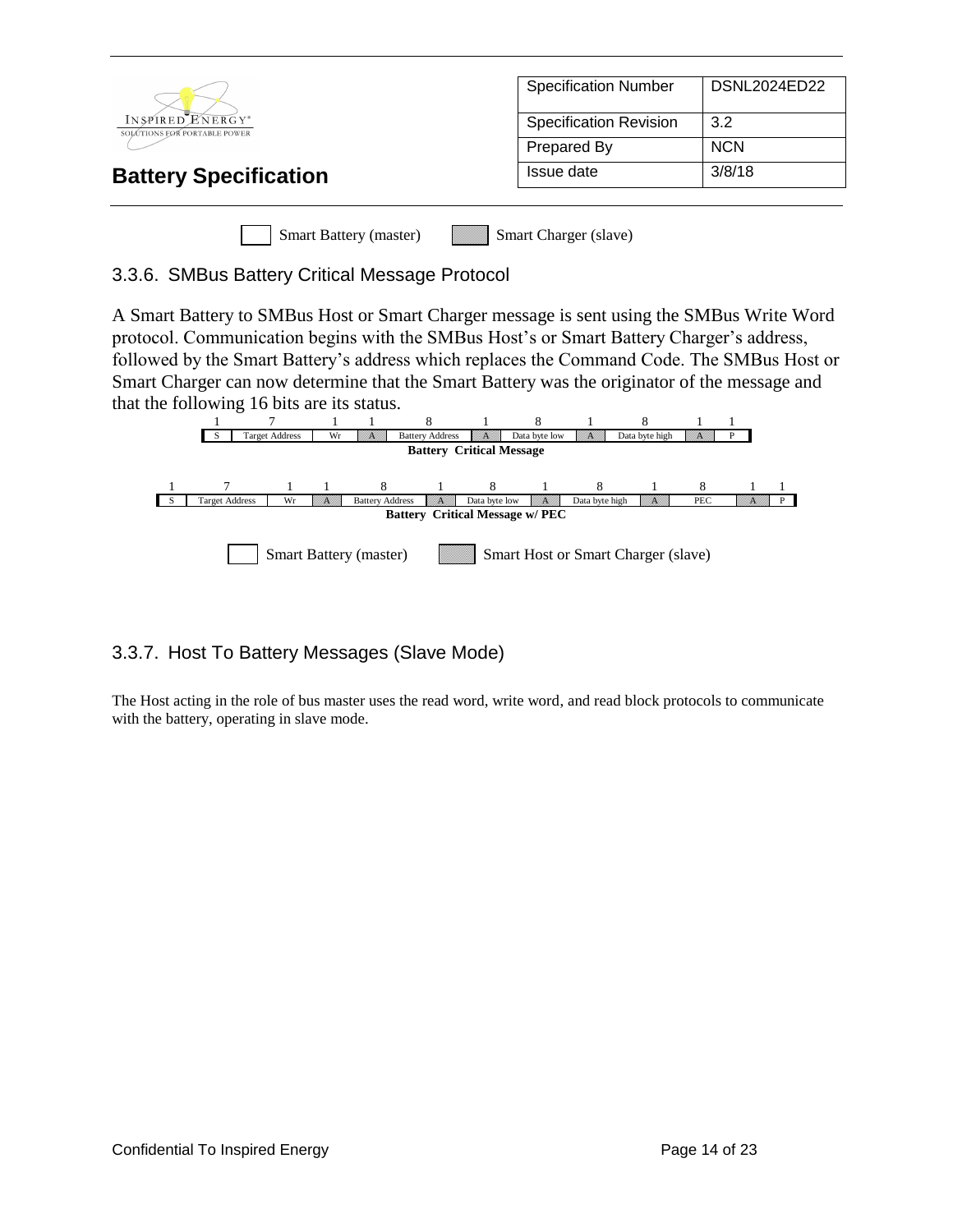

| <b>Specification Number</b>   | DSNL2024ED22 |
|-------------------------------|--------------|
| <b>Specification Revision</b> | 3.2          |
| Prepared By                   | <b>NCN</b>   |
| Issue date                    | 3/8/18       |

### **Host-to-Battery Messages**

| Function                 | Description<br>Command |                                                                                                                                                                                                                                          | Unit              | Access       | Default          |
|--------------------------|------------------------|------------------------------------------------------------------------------------------------------------------------------------------------------------------------------------------------------------------------------------------|-------------------|--------------|------------------|
|                          | Code                   |                                                                                                                                                                                                                                          |                   |              | (POR)            |
| ManufacturerAccess()     | 0x00                   |                                                                                                                                                                                                                                          |                   | r/w          |                  |
| RemainingCapacityAlarm() | 0x01                   | Remaining Capacity Alarm Threshold.                                                                                                                                                                                                      | mAh               | r/w          | 660              |
| RemainingTimeAlarm()     | 0x02                   | Remaining Time Alarm Threshold.                                                                                                                                                                                                          | minutes           | r/w          | 10               |
| BatteryMode()            | 0x03                   | <b>Battery Operational Modes.</b>                                                                                                                                                                                                        | <b>Bit flags</b>  | r/w          | 0x0081           |
| AtRate()                 | 0x04                   | This function is the first half of a two-function call-set used to<br>set the AtRate value used in calculations made by the<br>AtRateTimeToFull(), AtRateTimeToEmpty(), and AtRateOK()<br>functions.                                     | mA                | r/w          | $\Omega$         |
| AtRateTimeToFull()       | 0x05                   | Returns the predicted remaining time to fully charge the<br>battery at the AtRate() value.                                                                                                                                               | minutes           | r            | 65535            |
| AtRateTimeToEmpty()      | 0x06                   | Returns the predicted remaining operating time if the battery<br>is discharged at the AtRate() value.                                                                                                                                    | minutes           | r            | 65535            |
| AtRateOK()               | 0x07                   | Returns a Boolean value that indicates whether or not the<br>battery can deliver the AtRate value of additional energy for<br>10 seconds. If the AtRate() value is zero or positive, the<br>AtRateOK() function will ALWAYS return TRUE. | boolean           | $\mathbf{r}$ | $\mathbf{1}$     |
| Temperature()            | 0x08                   | Returns the pack's internal temperature.                                                                                                                                                                                                 | $0.1$ °K          | $\mathsf{r}$ |                  |
| Voltage()                | 0x09                   | Returns the battery's voltage (measured at the cell stack)                                                                                                                                                                               | mV                | r            |                  |
| Current()                | 0x0a                   | Returns the current being supplied (or accepted) through the<br>battery's terminals.                                                                                                                                                     | mA                | $\mathsf{r}$ | $\overline{0}$   |
| AverageCurrent()         | 0x0b                   | Returns a rolling average based upon the last 64 samples of<br>current.                                                                                                                                                                  | mA                | $\mathbf{r}$ | $\Omega$         |
| MaxError()               | 0x0c                   | Returns the expected margin of error.                                                                                                                                                                                                    | percent           | $\mathbf{r}$ | 100              |
| RelativeStateOfCharge()  | 0x0d                   | Returns the predicted remaining battery capacity expressed<br>as a percentage of FullChargeCapacity().                                                                                                                                   | percent           | $\mathbf{r}$ | $\Omega$         |
| AbsoluteStateOfCharge()  | 0x0e                   | Returns the predicted remaining battery capacity expressed<br>as a percentage of DesignCapacity().                                                                                                                                       | percent           | $\mathbf{r}$ | $\Omega$         |
| RemainingCapacity()      | 0x0f                   | Returns the predicted remaining battery capacity.                                                                                                                                                                                        | mAh               | $\mathsf{r}$ | 0                |
| FullChargeCapacity()     | 0x10                   | Returns the predicted battery capacity when fully charged.                                                                                                                                                                               | mAh               | $\mathbf{r}$ |                  |
| RunTimeToEmpty()         | 0x11                   | Returns the predicted remaining battery life at the present<br>rate of discharge.                                                                                                                                                        | minutes           | r            | 65535            |
| AverageTimeToEmpty()     | 0x12                   | Returns the rolling average of the predicted remaining battery<br>life.                                                                                                                                                                  | minutes           | r            | 65535            |
| AverageTimeToFull()      | 0x13                   | Returns the rolling average of the predicted remaining time<br>until the battery reaches full charge.                                                                                                                                    | minutes           | $\mathbf{r}$ | 65535            |
| ChargingCurrent()        | 0x14                   | Returns the battery's desired charging rate.                                                                                                                                                                                             | mA                | $\mathbf{r}$ | 4000             |
| ChargingVoltage()        | 0x15                   | Returns the battery's desired charging voltage.                                                                                                                                                                                          | mV                | $\mathbf{r}$ | 16800            |
| BatteryStatus()          | 0x16                   | Returns the battery's status word.                                                                                                                                                                                                       | <b>Bit flags</b>  | $\mathbf{r}$ | 0x2C0            |
| CycleCount()             | 0x17                   | Returns the number of charge/discharge cycles the battery<br>has experienced. A charge/discharge cycle is defined as: an<br>amount of discharge approximately equal to the value of<br>DesignCapacity.                                   | cycles            | $\mathsf{r}$ | $\Omega$         |
| DesignCapacity()         | 0x18                   | Returns the theoretical capacity of the new battery.                                                                                                                                                                                     | mAh               | $\mathbf{r}$ | 6600             |
| DesignVoltage()          | 0x19                   | Returns the theoretical voltage of a new battery.                                                                                                                                                                                        | mV                | r.           | 14400            |
| SpecificationInfo()      | 0x1a                   | Returns the version number of the SBDS the battery pack<br>supports, as well as voltage and current scaling information.                                                                                                                 | Formatted<br>word | r.           | 0x0031           |
| ManufacturerDate()       | 0x1b                   | Returns the date the electronics were manufactured.                                                                                                                                                                                      | Formatted<br>word | $\mathbf{r}$ |                  |
| SerialNumber()           | 0x1c                   | Returns the electronics serial number.                                                                                                                                                                                                   | number            | $\mathbf{r}$ |                  |
| Reserved                 | 0x1d                   |                                                                                                                                                                                                                                          |                   | $\mathsf{r}$ |                  |
|                          | 0x1f                   |                                                                                                                                                                                                                                          |                   |              |                  |
| ManufacturerName()       | 0x20                   | Returns a character array containing the manufacture's<br>name.                                                                                                                                                                          | string            | $\mathbf{r}$ | <b>INSPIREDE</b> |
| DeviceName()             | 0x21                   | Returns a character array that contains the battery's name.                                                                                                                                                                              | string            | $\mathbf{r}$ | NL2024ED22       |
| DeviceChemistry()        | 0x22                   | Returns a character array that contains the battery's<br>chemistry.                                                                                                                                                                      | string            | r            | <b>LION</b>      |
| ManufacturerData()       | 0x23                   | Returns data specific to the manufacture.                                                                                                                                                                                                |                   | $\mathbf{r}$ |                  |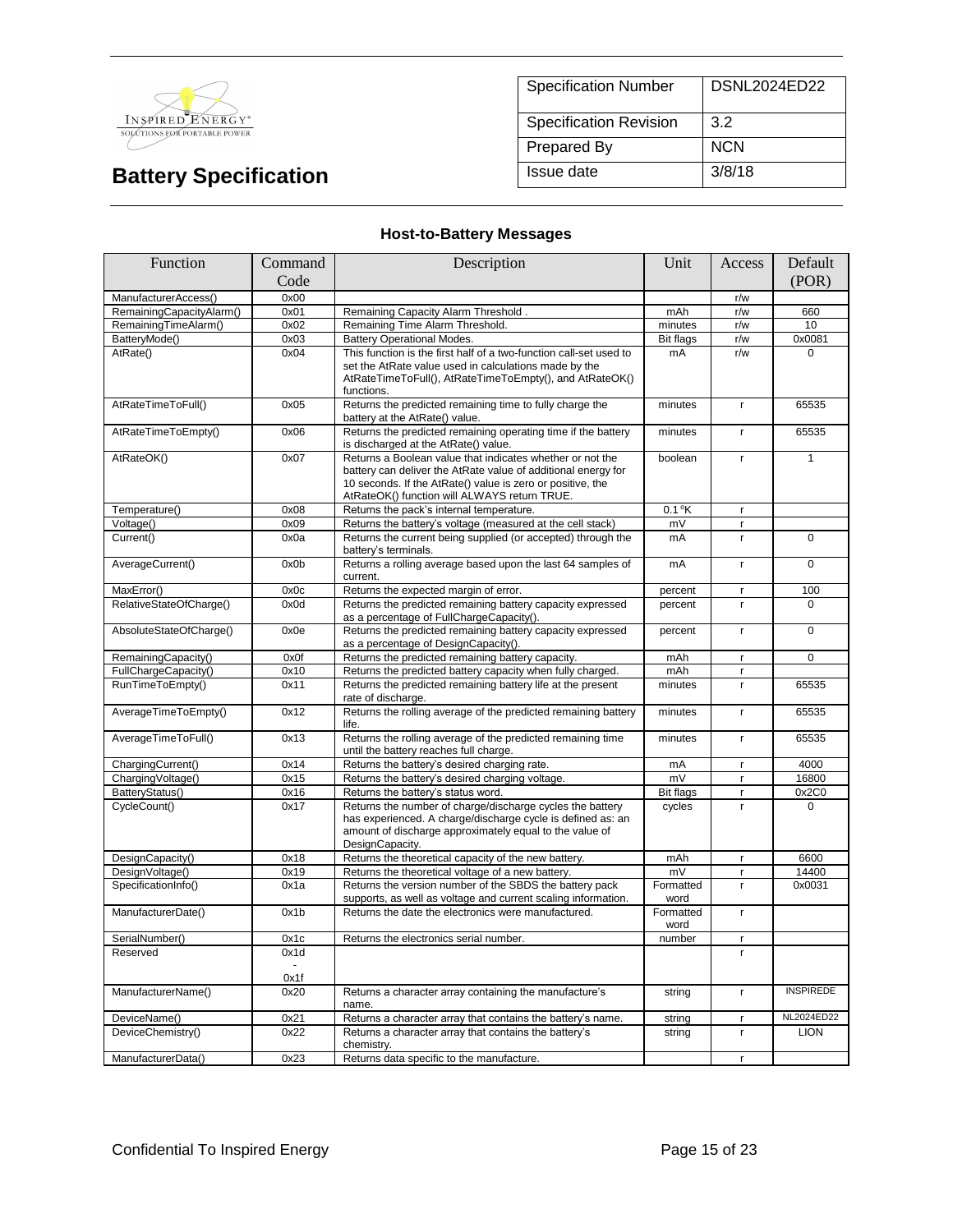

| <b>Specification Number</b>   | <b>DSNL2024ED22</b> |
|-------------------------------|---------------------|
| <b>Specification Revision</b> | 3.2                 |
| Prepared By                   | <b>NCN</b>          |
| Issue date                    | 3/8/18              |

### 3.3.8. Battery To Charger Messages (Master Mode)

The battery, acting in the role of a bus master, uses the write word protocol to communicate with the charger, operating in slave mode. If the CHARGER\_MODE bit in BatteryMode() is clear, the Battery will broadcast Charger request information every 10 to 60 second.

#### **Battery-to-Charger Messages**

| Function          | Code<br>command / | <b>Description</b>                                        | <b>Y</b> T<br>Jnıt | Access |
|-------------------|-------------------|-----------------------------------------------------------|--------------------|--------|
| ChargingCurrent() | 0x14              | Sends the desired charging rate to the battery charger    | mA                 |        |
| ChargingVoltage() | 0x15              | Sends the desired charging voltage to the battery charger | m١                 |        |

### 3.3.9. Critical Messages (Master Mode)

Whenever the Battery detects a critical condition, it takes the role of a bus master and sends AlarmWarning() message to the Host and/ or Charger. The Battery broadcasts the AlarmWarning() message at 10 second intervals until the critical condition(s) has been corrected.

#### **Battery Critical Messages**

| Function       | Command Code | Description                                                        | ∪m1       | Access |
|----------------|--------------|--------------------------------------------------------------------|-----------|--------|
| AlarmWarning() | 0x16         | This message is to the host and/or charger to notify them that one | Formatted | W      |
|                |              | or more alarm conditions exist.                                    | word      |        |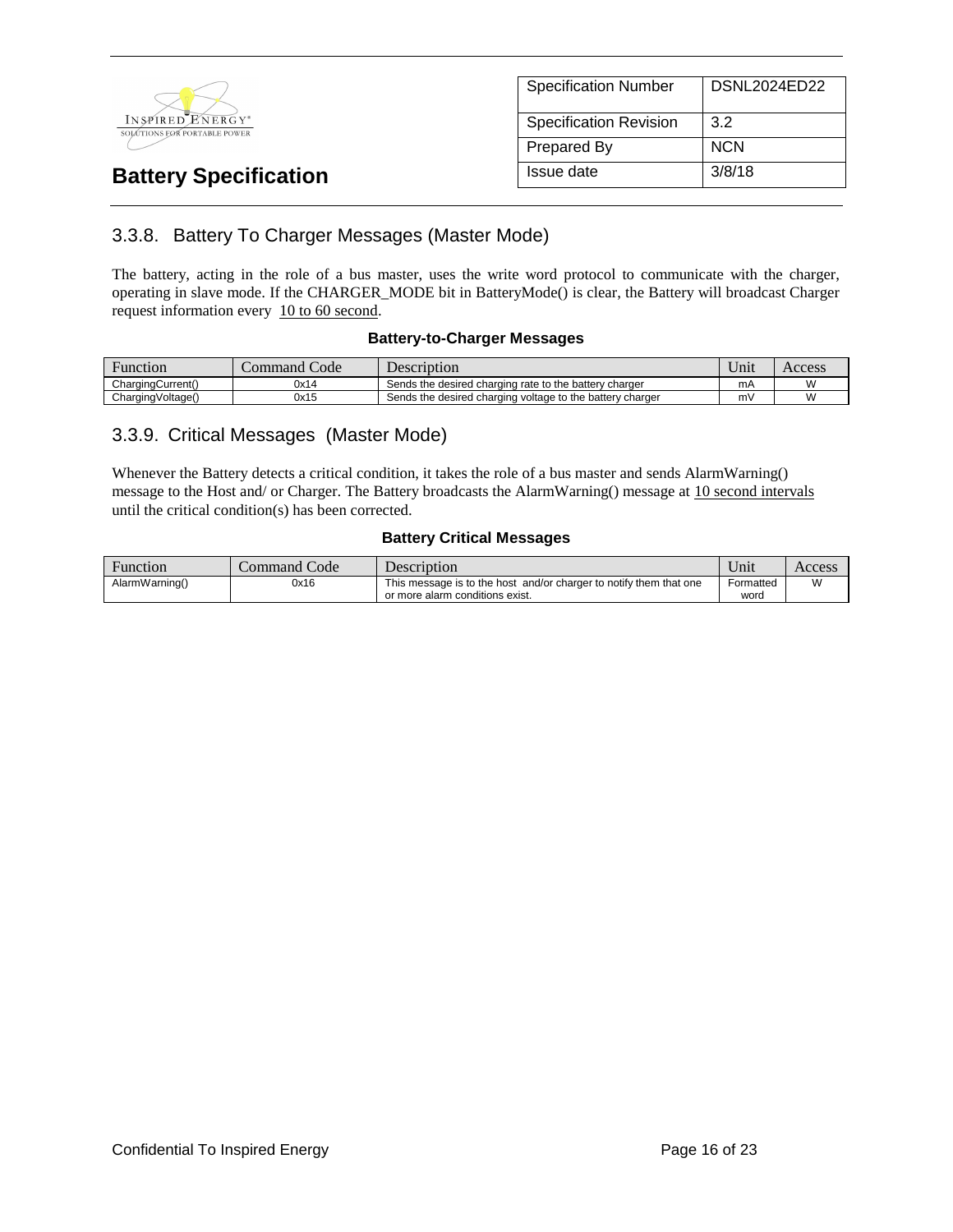

| <b>Specification Number</b>   | DSNL2024ED22 |
|-------------------------------|--------------|
| <b>Specification Revision</b> | 3.2          |
| Prepared By                   | <b>NCN</b>   |
| Issue date                    | 3/8/18       |

#### **Alarm Bit Definitions**

| Bit | <b>Battery Status</b>                      | Set When:                                                                                                                                                                                          | Action When Set:                                                     | Cleared When:                                                                                                                                                                 |
|-----|--------------------------------------------|----------------------------------------------------------------------------------------------------------------------------------------------------------------------------------------------------|----------------------------------------------------------------------|-------------------------------------------------------------------------------------------------------------------------------------------------------------------------------|
| 15  | OVER CHARGD ALARM                          | RemainingCapacity() exceeds<br>FullChargeCapacity() + 300mAh.                                                                                                                                      | Stop charging.                                                       | A continuous discharge of $\geq$<br>300mAh.                                                                                                                                   |
| 14  | TERMINATE CHARGE ALARM                     | Primary Charge Termination, Cell or<br>(COV), Over-Current Charge (OCC),<br>Over-Temp Charge (OTC) conditions.<br>$COV = 4300mV$<br>$OCC = 4250mA$<br>$OTC = 58°C$                                 | Stop charging.                                                       | RelativeStateOfCharge() ≤ 95%,<br>COV, OCC or OTC recovery<br>threshold.<br>COV recovery $\leq 4150$ mV<br>OCC recovery ≤ 200mA for 70sec<br>OTC recovery $\leq 56^{\circ}$ C |
| 13  | Reserved                                   |                                                                                                                                                                                                    |                                                                      |                                                                                                                                                                               |
| 12  | OVER TEMP ALARM                            | Over-Temp Charge (OTC) or Over-<br>Temp discharge (OTD) condition.<br>$OTC = 58°C$<br>$OTD=75^{\circ}C$                                                                                            | Appropriate FET will<br>be disabled to<br>prevent further<br>action. | OTC or OTD recovery threshold.<br>OTC recovery = $56^{\circ}$ C<br>OTD recovery = $65^{\circ}$ C                                                                              |
| 11  | TERMINATE DISCHARGE ALARM                  | RelativeStateOfCharge() ≤ 0%,<br>Cell Under-Voltage (CUV), Over-<br>Current Discharge (OCD), Over-Temp<br>Discharge (OTD) conditions.<br>$CUV = 2500mV$<br>$OCD = -10000mA$<br>$OTD = 75^{\circ}C$ | Stop discharging.                                                    | RelativeStateOfCharge() ≥ 1%,<br>CUV, OCD or OTD recovery<br>threshold.<br>CUV recovery $\geq$ 3000mV<br>OCD recovery ≥ -200mA for 70sec<br>OTD recovery $\leq 65^{\circ}$ C  |
| 10  | Reserved                                   |                                                                                                                                                                                                    |                                                                      |                                                                                                                                                                               |
| 9   | REMAINING CAPACITY ALARM<br>User settable) | RemainingCapacity() <<br>RemainingCapacityAlarm().                                                                                                                                                 | User defined.                                                        | RemainingCapacityAlarm() = $0$ or is<br>$\leq$ Remaining Capcity().                                                                                                           |
| 8   | REMAINING TIME ALARM<br>User settable)     | AverageTimeToEmpty() <<br>RemainingTimeAlarm().                                                                                                                                                    | User defined.                                                        | Remaining TimeAlarm() = 0 or $\leq$<br>AverageTimeToEmpty().                                                                                                                  |

#### **Status Bit Definitions**

| Bit | <b>Battery Status</b>   | Set When:                                                 | Action When Set:  | Cleared When:                       |
|-----|-------------------------|-----------------------------------------------------------|-------------------|-------------------------------------|
|     | INITIALIZED             |                                                           | None.             |                                     |
|     | <b>DISCHARGING</b>      | Battery is not in charge mode.                            | None.             | Battery is in charging mode.        |
|     | <b>FULLY CHARGED</b>    | When the battery detects a primary<br>charge termination. | Stop charging.    | RelativeStateOfCharge() $\leq$ 95%. |
|     | <b>FULLY DISCHARGED</b> | RelativeStateOfCharge() $\leq 0\%$ .                      | Stop discharging. | RelativeStateOfCharge() $\geq$ 20%. |

### 3.3.10.Pack Calibration Cycle

The fuel-gauge uses the Impedance Track Technology to measure and calculate the available charge in battery cells. The achievable accuracy is better than 1% error over the lifetime of the battery. Max Error increases by 1% in 20 cycles, e.g., only occasionally is a full charge/discharge learning cycle required to maintain high accuracy.

### **3.4. Protection Electronics**

### 3.4.1. Overview Of Operation

Electronic circuitry is permanently connected within the battery pack to prevent damage if either the charger or host device fails to function correctly. The circuitry also protects the battery if an illegal current source is placed across the battery terminals, or an illegal load is connected. Redundant levels of protection have been implemented (the primary protection levels are auto-resettable and the secondary are non-resettable ).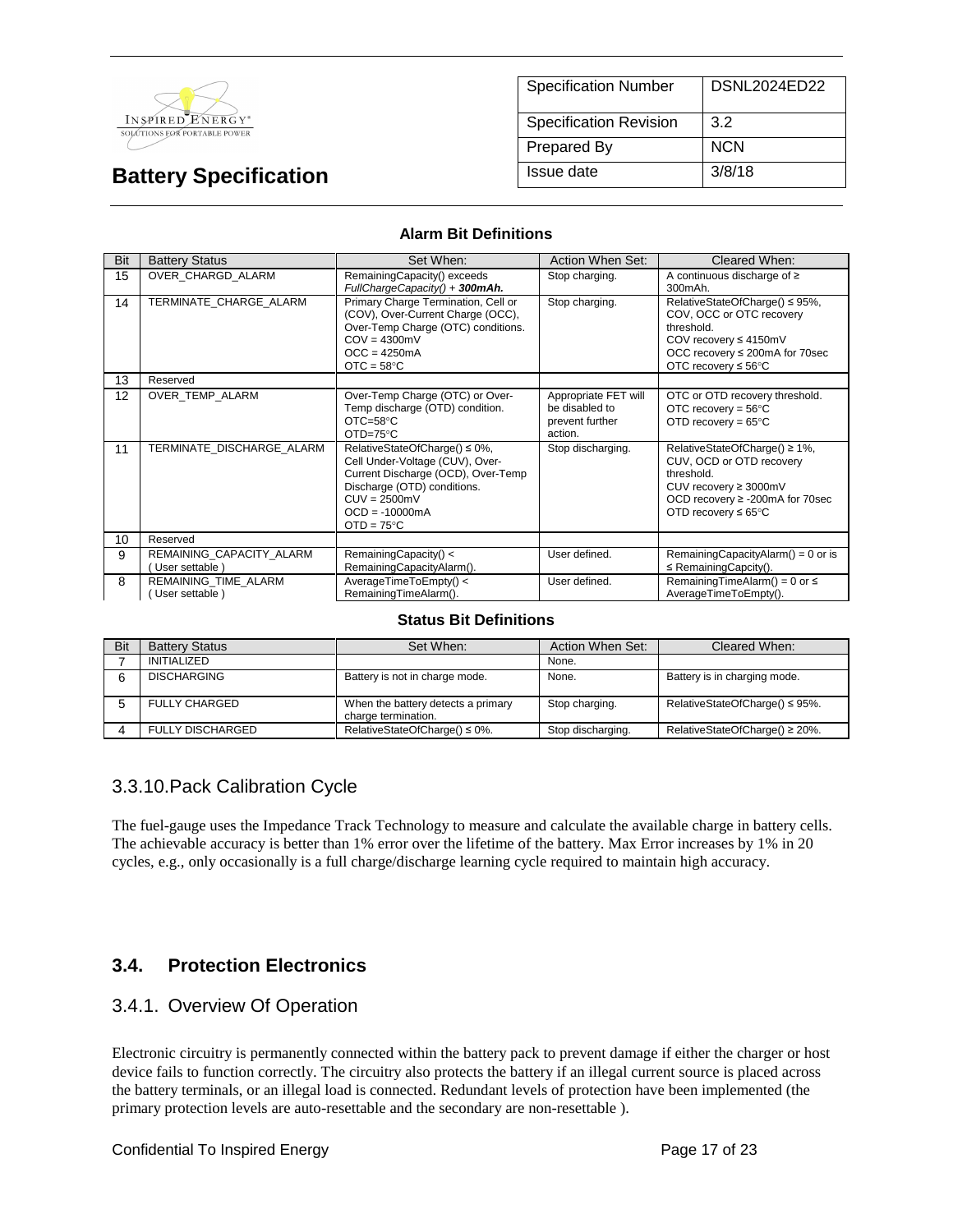

| <b>Specification Number</b>   | DSNL2024ED22 |
|-------------------------------|--------------|
| <b>Specification Revision</b> | 3.2          |
| <b>Prepared By</b>            | <b>NCN</b>   |
| Issue date                    | 3/8/18       |

### 3.4.2. Charge Protection

#### Over-Voltage:

The primary protection circuit will prevent the battery from charging if any cell voltage ≥ 4350mV. Then, once all cell voltages are  $\leq 4200$ mV, it will allow charging again.

The secondary protection circuit will prevent the battery from charging if any cell voltage  $\geq 4.45V + (-0.05V)$  by blowing a power path logic fuse. The fuse is non-re-settable rendering the battery pack non-functional.

#### Over-temp:

The primary protection circuit also provides over-temperature protection and will prevent the battery from charging at temperatures  $\geq 54^{\circ}$ C(see paragraph 3.1.5 for ChargeCurrent() request). Then, once the battery temperature has cooled to  $\leq 45^{\circ}$ C, it will again allow charging.

#### Over-Current:

The primary protection circuit also provides continuous over-current protection and will prevent the battery from charging at current  $\geq$  4.25A. Then, once the average charge current  $\leq$  200mA for 70sec, the battery will re-test the over-current condition, and again allow charging.

### 3.4.3. Discharge Protection

Under-Voltage:

The primary protection circuit will prevent the battery from being further discharged once any cell voltage reaches  $\leq$ 2400mV. Then, once all cell voltages are  $\geq$  3000mV, it will allow discharge again.

Over-temp:

The primary protection circuit also provides over-temperature protection and will prevent the battery from discharging at temperatures  $\geq 75^{\circ}$ C. Then, once the battery temperature has cooled to  $\leq 65^{\circ}$ C, it will again allow discharging.

If the battery reaches  $85^{\circ}$ C for any reason the secondary protection circuit will blow the in-line power path logic fuse. The fuse is non-re-settable rendering the battery pack non-functional.

Over-Current:

The primary protection circuit also provides continuous over-current protection and will prevent the battery from discharging at current  $\geq 10.0$ A. Then, once the average discharge current is  $\leq 200$ mA for 70sec, the battery will retest the over-current condition, and again allow discharging.

### 3.4.4. Short-Circuit Protection

The primary protection circuit will prohibit the discharge of the battery if a short-circuit is placed across the battery  $+$  / - terminals. Then, once the average discharge current  $\leq 1$  mA for 70sec, the battery will re-test the short-circuit condition, and again allow discharging.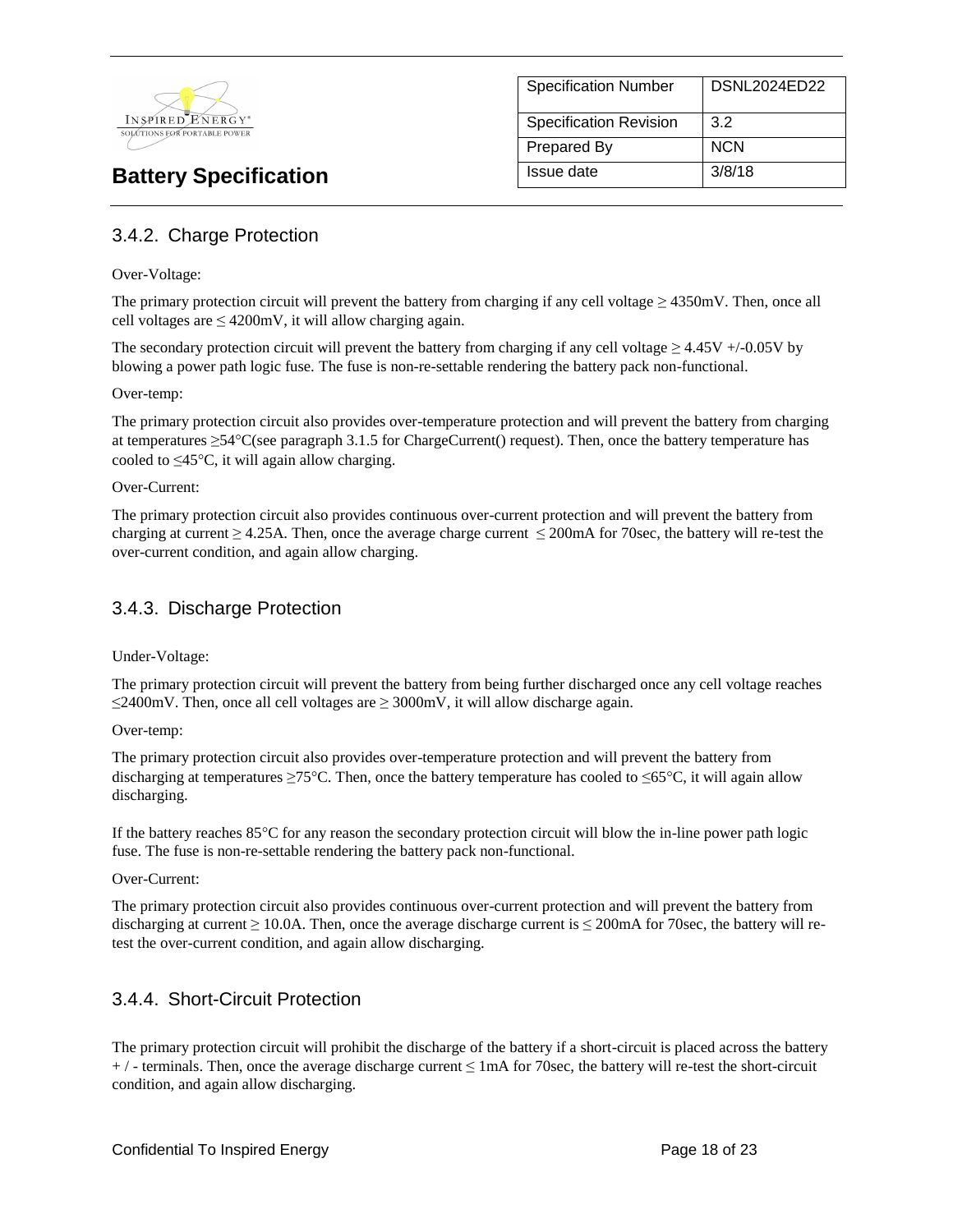

| <b>Specification Number</b>   | DSNL2024ED22 |
|-------------------------------|--------------|
| <b>Specification Revision</b> | 3.2          |
| <b>Prepared By</b>            | <b>NCN</b>   |
| Issue date                    | 3/8/18       |

The pack is design to withstand reasonable in-rush currents without resetting the electronics and without interrupting the discharge cycle. The following graph illustrates the short-circuit/in-rush set points as implemented:



### **3.5. Passive Safety Protection**

### 3.5.1. Overview Of Operation

The battery pack is fitted with additional components to protect it against abusive charge and discharge conditions. These are in addition to the electronic protection.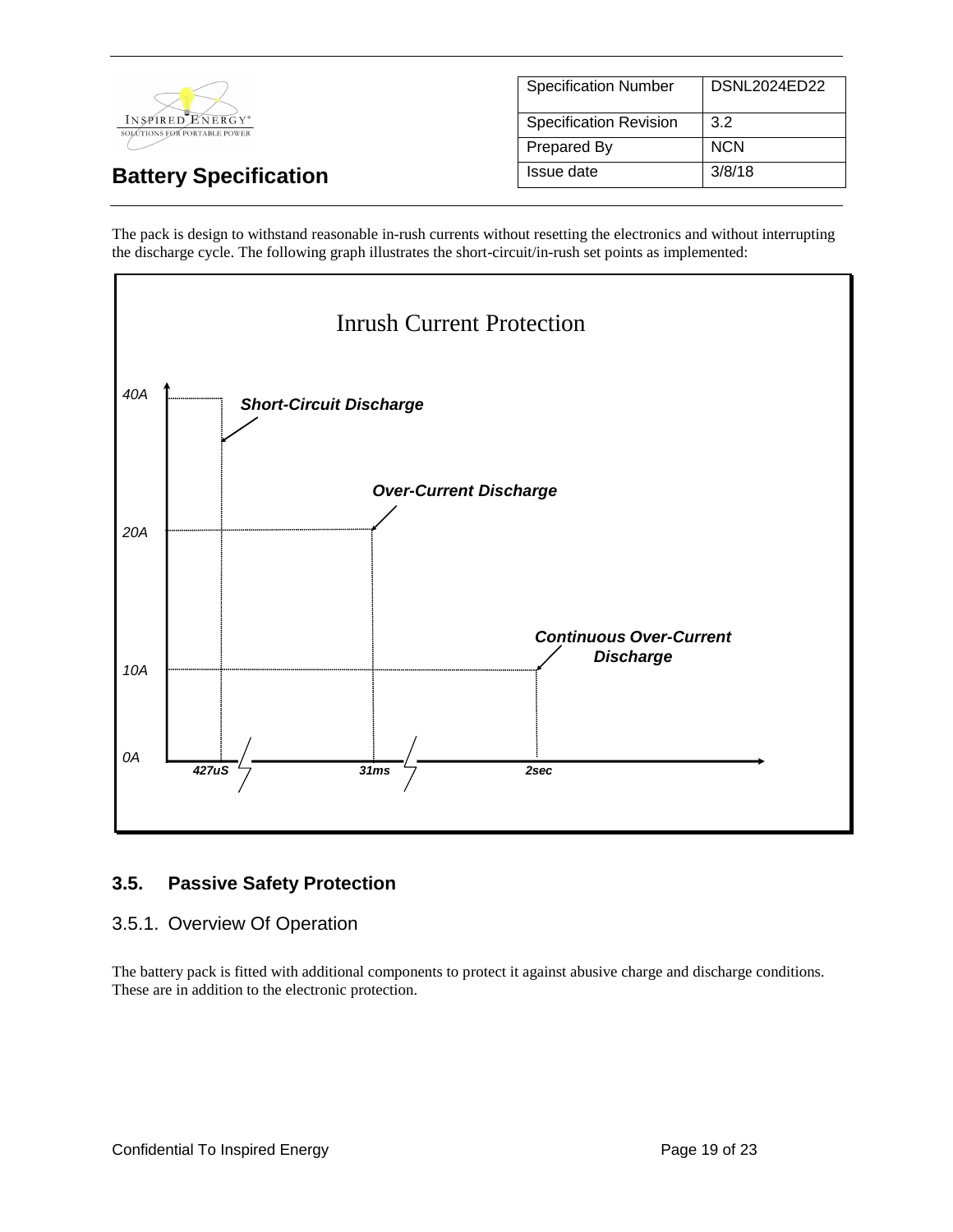

| <b>Specification Number</b>   | DSNL2024ED22 |
|-------------------------------|--------------|
| <b>Specification Revision</b> | 3.2          |
| <b>Prepared By</b>            | <b>NCN</b>   |
| Issue date                    | 3/8/18       |

### 3.5.2. Thermal Fuse

A Thermal Fuse is fitted in series with the charge/ discharge path to protect the battery from over temperature. This device goes open circuit if the cell case temperature reaches the fuse's temperature rating of  $93^{\circ}C (+0^{\circ}C, -5^{\circ}C)$ . The fuse is non-re-settable rendering the battery pack non-functional.

### 3.5.3. Slow-Blow Current Fuse (Logic Fuse)

A current slow-blow fuse is assembled in series with the battery pack to protect the battery pack against abusive over current over-load. The hold current is rated at 15A for 4 hours (minimum@25C). The fuse is non-re-settable rendering the battery pack non-functional.

### **3.6. Mechanical Specifications**

### 3.6.1. Weight

Approximately 1.426lbs. (0.647Kg).

### 3.6.2. Mating Connector

The recommended interconnection mating male connector is AMP P/N 5787422-1 or 5787446-1.

### 3.6.3. Date Code/Serial Number

#### IE YYWWRR

#### SN SSSSS XZZAh

IE = Inspired Energy Newberry facility YY = Calendar Year WW = Calendar Week RR = Battery revision SSSSSS = Serial Number  $X =$  the cell supplier ZZAh = the stored energy of the battery in Amp hours

### 3.6.4. Packaging

The batteries are packaged in bulk per current regulations.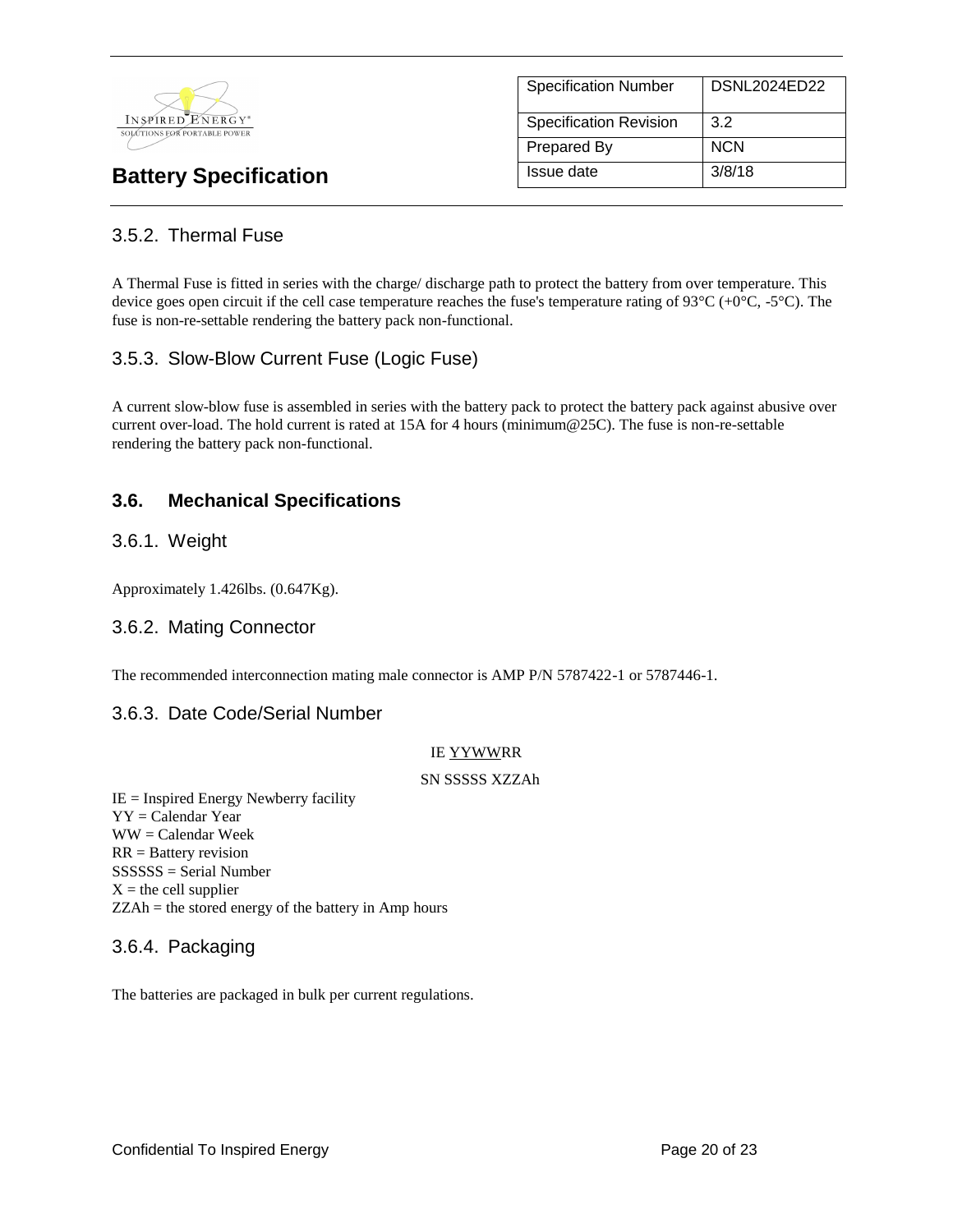

| <b>Specification Number</b>   | DSNL2024ED22 |
|-------------------------------|--------------|
| <b>Specification Revision</b> | 3.2          |
| <b>Prepared By</b>            | <b>NCN</b>   |
| Issue date                    | 3/8/18       |

### 3.6.5. Mechanical Drawing

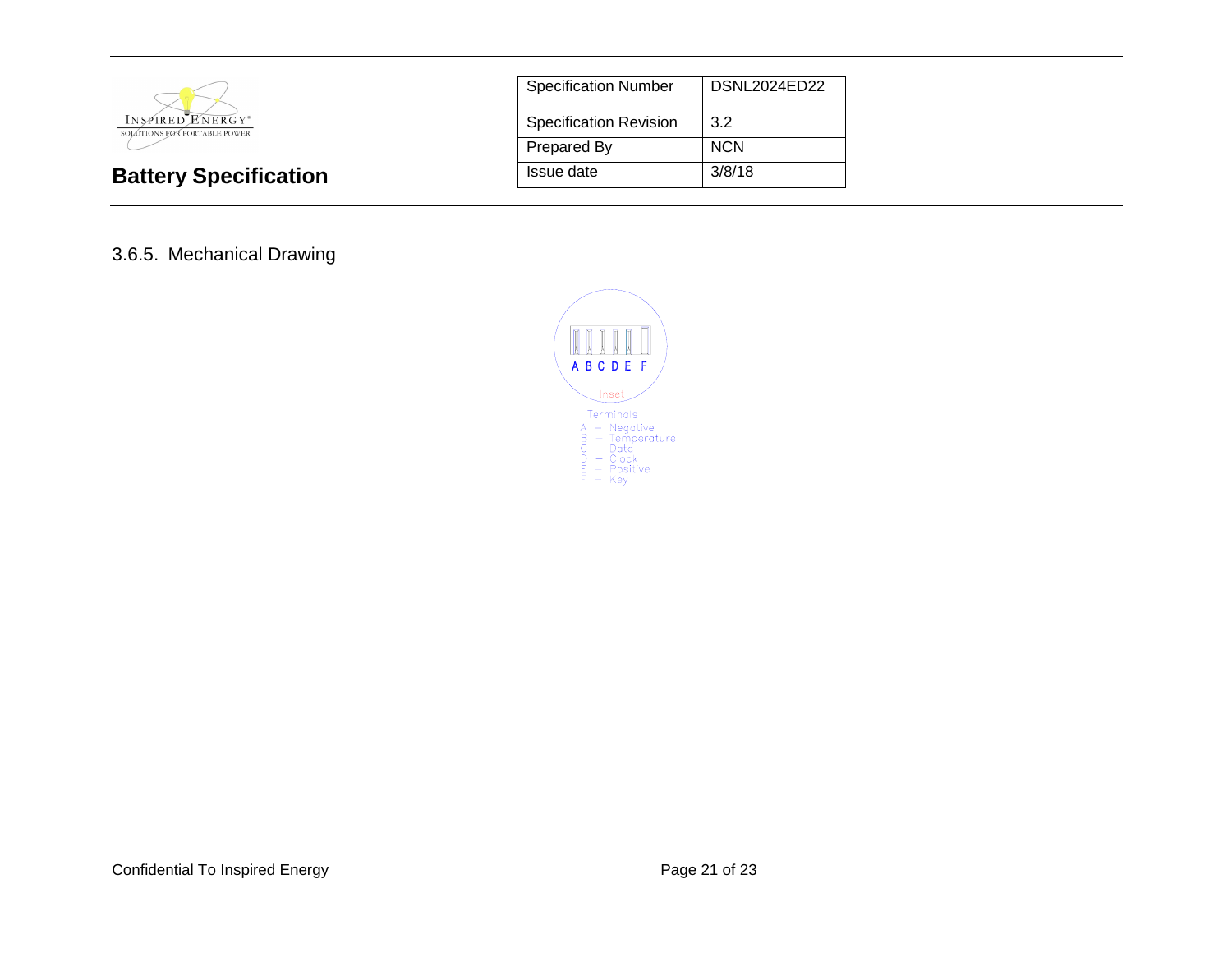

| <b>Specification Number</b>   | DSNL2024ED22 |
|-------------------------------|--------------|
| <b>Specification Revision</b> | 3.2          |
| Prepared By                   | <b>NCN</b>   |
| Issue date                    | 3/8/18       |